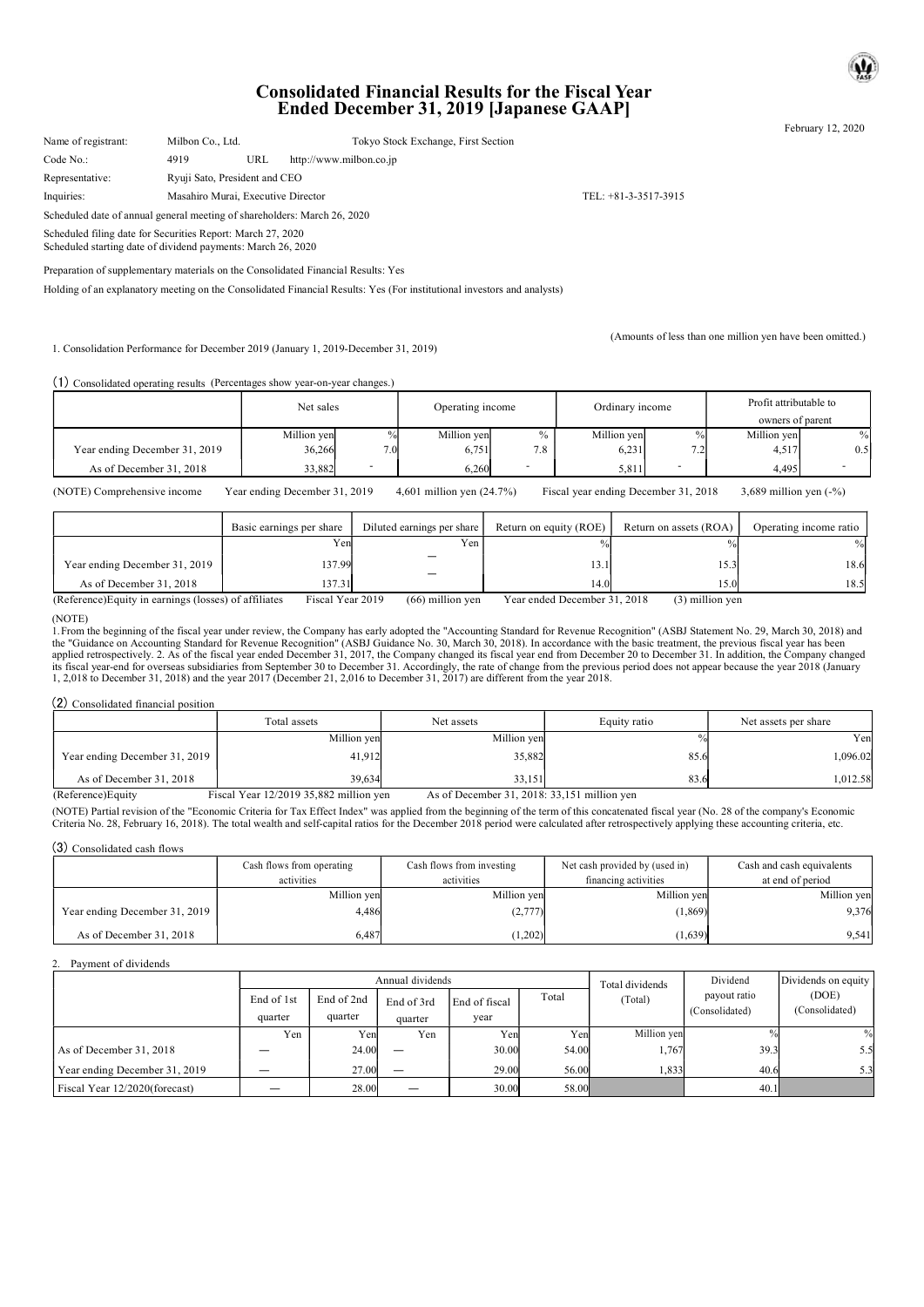3. Forecasts for the year ended December 2020 (January 1, 2020 to December 31, 2020)

(Percentages show year-on-year changes.)

|                               | Net sales   |      | Operating income |  |             | Ordinary income | Profit attributable to<br>owners of parent |                       | Basic earnings per share |
|-------------------------------|-------------|------|------------------|--|-------------|-----------------|--------------------------------------------|-----------------------|--------------------------|
|                               | Million ven | $\%$ | Million ven      |  | Million yen |                 | Million ven                                | $\%$                  | Yen                      |
| Year ending December 31, 2020 | 39,000      | سم   | 7.300            |  | 6.670       | 7.0             | 4.730                                      | $\overline{A}$<br>4.7 | 144.48                   |

Exclude: 0 companies (Company name: )

 $*$ Notes<br>(1) Significant changes in subsidiaries during the period

(changes in specified subsidiaries resulting in the change in the scope of consolidation) : None

| New: 0 companies (Company name: ) |  |  |
|-----------------------------------|--|--|
|-----------------------------------|--|--|

(2) Changes in accounting policies, changes in accounting estimates and retrospective restatements 1) Changes in accounting policies due to amendment to the accounting

| The committee of the model metal protection and to millettering to the model mithing |        |
|--------------------------------------------------------------------------------------|--------|
| standards, etc.                                                                      | : None |
| 2) Changes in accounting policies other than those in 1) above                       | : Yes  |
| 3) Changes in accounting estimates                                                   | : Yes  |
| 4) Retrospective restatements                                                        | : None |
|                                                                                      |        |

(NOTE) For details, please refer to "4. Consolidated Financial Statements and Major Notes (5) Notes on Consolidated Financial Statements (Changes in Accounting Policies)" on the attached material page.

# (3) Number of shares issued (common stock)

| 1) Number of shares issued at the end of the period (including<br>treasury shares) | As of<br>December 31, 2019      | 33,117,234 shares | As of<br>December 31, 2018      | 33,117,234 shares |
|------------------------------------------------------------------------------------|---------------------------------|-------------------|---------------------------------|-------------------|
| 2) Number of treasury shares at the end of the period                              | As of<br>December 31, 2019      | 378,250 shares    | As of<br>December 31, 2018      | 377,460 shares    |
| 3) Average number of shares during the period                                      | Year ended December<br>31, 2019 | 32,739,355 shares | Year ended December<br>31, 2018 | 32,740,018 shares |

\*These financial statements are not subject to audit by a certified public accountant or an audit corporation.

\*Explanation on the appropriate use of operating forecasts and other special instructions

Operating forecasts and other statements regarding the future presented in these materials are based on information currently available and certain assumptions deemed to be reasonable, and actual<br>performance may differ sub assumptions underlying the forecasts and notes for using the forecasts.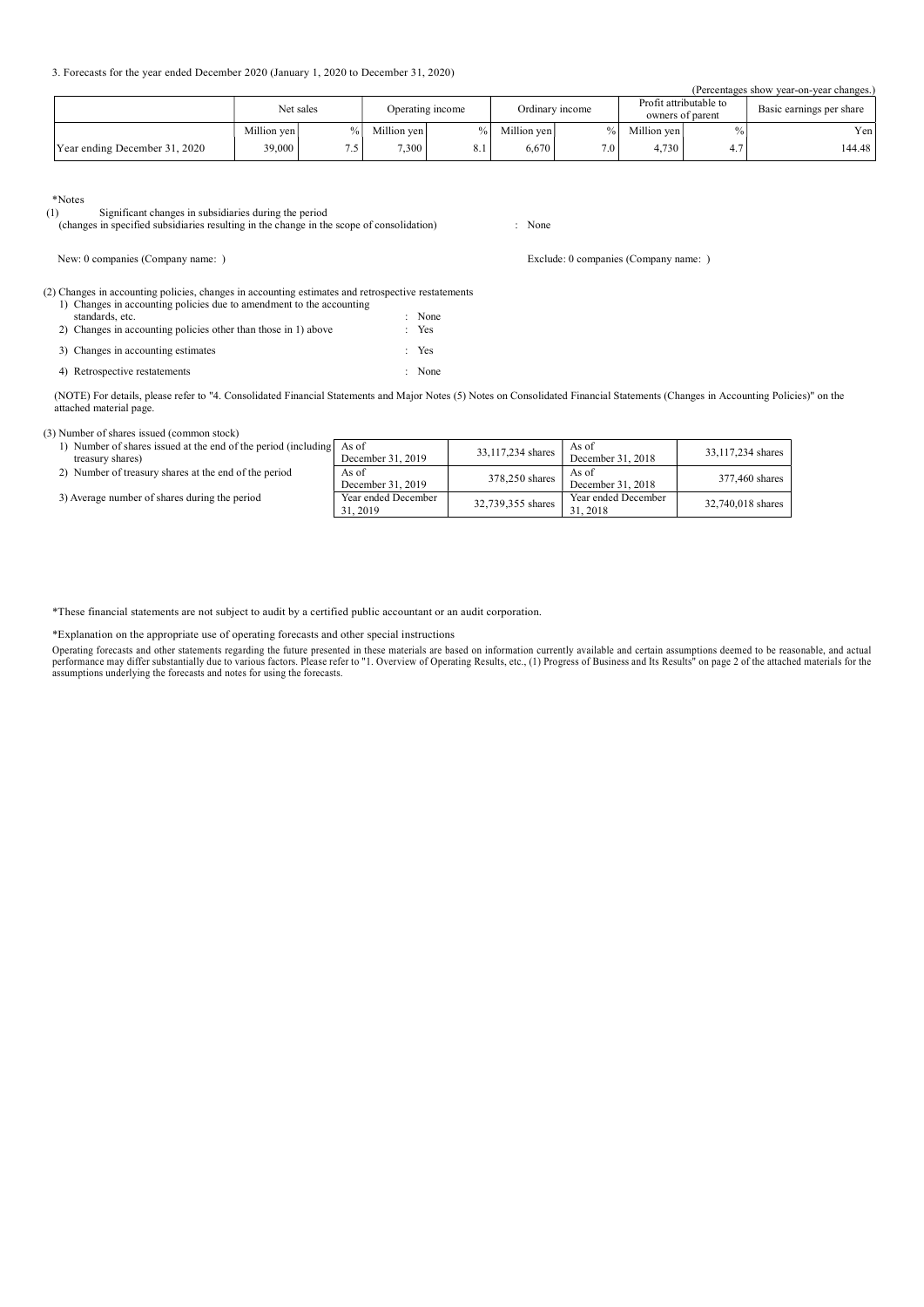# ○ Accompanying Materials – Contents

|                                                                                                                             | 3    |
|-----------------------------------------------------------------------------------------------------------------------------|------|
| (3) Basic policy on the distribution of profit and dividends for the fiscal year under review and the following fiscal year |      |
|                                                                                                                             |      |
|                                                                                                                             | 6    |
|                                                                                                                             | 8    |
|                                                                                                                             | 9    |
|                                                                                                                             | 9    |
| (2) Consolidated Statements of Earnings and Consolidated Statements of Comprehensive Income Consolidated                    | 11   |
|                                                                                                                             |      |
|                                                                                                                             | 11   |
|                                                                                                                             | 12   |
|                                                                                                                             | 13   |
|                                                                                                                             | - 15 |
|                                                                                                                             | 17   |
|                                                                                                                             | 17   |
|                                                                                                                             | 17   |
|                                                                                                                             | 19   |
|                                                                                                                             | 19   |
|                                                                                                                             | 19   |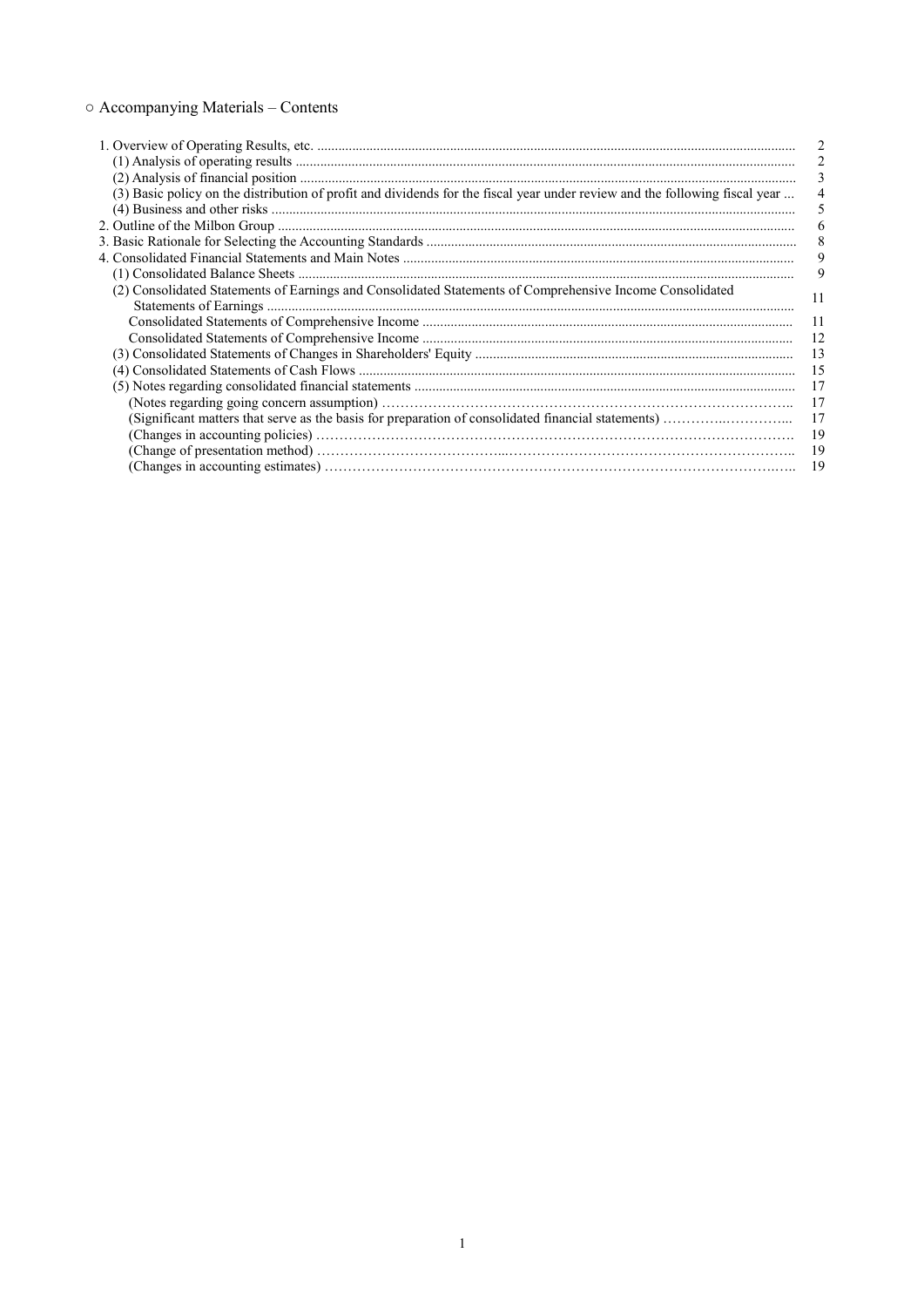### 1. Overview of Operating Results, etc.

### (1) Analysis of operating results

① Operating results for the fiscal year under review

During the consolidated fiscal year under review, the Japanese economy continued to recover moderately on the back of an improvement in the employment and income environment, but exports and production were weak. Overseas economies are generally on a recovery trend, but there are concerns about the future of the impact of the prolonged U.S.-China trade friction, the turmoil surrounding the United Kingdom's exit from the European Union, and the unstable situation in the Middle East. The operating environment in the beauty industry remains severe, as it has become a challenge to recruit and retain human resources due to the impact of population movements.

Amid this environment, the Milbon Group is working with salons premised on the goal of "Creating a Lifetime Beauty Salon meaning that supporting the creation of a lifetime beauty salon that continues to provide beauty and emotional fulfillment through lifetime beauticians with the aim of achieving a monthly productivity of 1 million yen per beautician."

Consolidated net sales for the fiscal year under review were 36,266 million yen (year-on-year increase of 7.0%). In the hair care product category, sales of Aujua grew thanks in part to the effects of new products. In addition, sales of milbon for the global market were favorable, reflecting steady progress in establishing contact points for customers in Japan and overseas. There was also continued substantial growth in the fashion color Ordeve Addicthy, which was released in 2017, in the hair coloring product category. In overseas markets, the East Asian region, mainly South Korea and, performed steadily.

Operating income was 6,751 million yen (up 7.8% year-on-year), ordinary income was 6,231 million yen (up 7.2% year-onyear), and profit attributable to owners of parent was 4,517 million yen (up 0.5% year-on-year).

From the beginning of the fiscal year under review, the Company has applied the "Accounting Standard for Revenue Recognition" (ASBJ Statement No. 29, March 30, 2018) and the "Guidance on Accounting Standard for Revenue Recognition" (ASBJ Guidance No. 30, March 30, 2018). The Company applied the Accounting Standard for Revenue Recognition retrospectively to the previous fiscal year in accordance with the basic treatment stipulated in Paragraph 84 of the Accounting Standard for Revenue Recognition.

|                         |                      |                          |                     |              |                        | (Unit: Million yen)        |  |
|-------------------------|----------------------|--------------------------|---------------------|--------------|------------------------|----------------------------|--|
|                         | Previous fiscal year |                          | Current fiscal year |              | Increase<br>(decrease) | Year-on-year<br>change (%) |  |
| Product category        | Amount               | Ratio $(\% )$            | Amount              | Ratio $(\%)$ | amount                 |                            |  |
| Hair care products      | 20,222               | 59.7                     | 21,328              | 58.8         | 1,105                  | 5.5                        |  |
| Hair coloring products  | 11,857               | 35.0                     | 12,994              | 35.8         | 1,137                  | 9.6                        |  |
| Permanent wave products | 1,544                | 4.5                      | 1,515               | 4.2          | (29)                   | (1.9)                      |  |
| Cosmetic products       | -                    | $\overline{\phantom{a}}$ | 165                 | 0.5          | 165                    | -                          |  |
| Other                   | 257                  | 0.8                      | 263                 | 0.7          | 5                      | 2.0                        |  |
| Total                   | 33,882               | 100.0                    | 36,266              | 100.0        | 2,383                  | 7.0                        |  |

Breakdown of net sales by product category and breakdown of net sales into domestic and overseas sales are shown below: [Breakdown of consolidated net sales by product category]  $(1, 1, 1)$ 

[Breakdown of net sales into domestic and overseas sales]

|                |                      |              |                     |               |                      | (Unit: Million yen) |
|----------------|----------------------|--------------|---------------------|---------------|----------------------|---------------------|
|                | Previous fiscal year |              | Current fiscal year |               | Increase             | Year-on-year        |
|                | Amount               | Ratio $(\%)$ | Amount              | Ratio $(\% )$ | (decrease)<br>amount | change $(\% )$      |
| Domestic sales | 28,569               | 84.3         | 30,409              | 83.8          | 1,839                | 6.4                 |
| Overseas sales | 5,312                | 15.7         | 5,857               | 16.2          | 544                  | 10.2                |
| Total          | 33,882               | 100.0        | 36,266              | 100.0         | 2,383                | 7.0                 |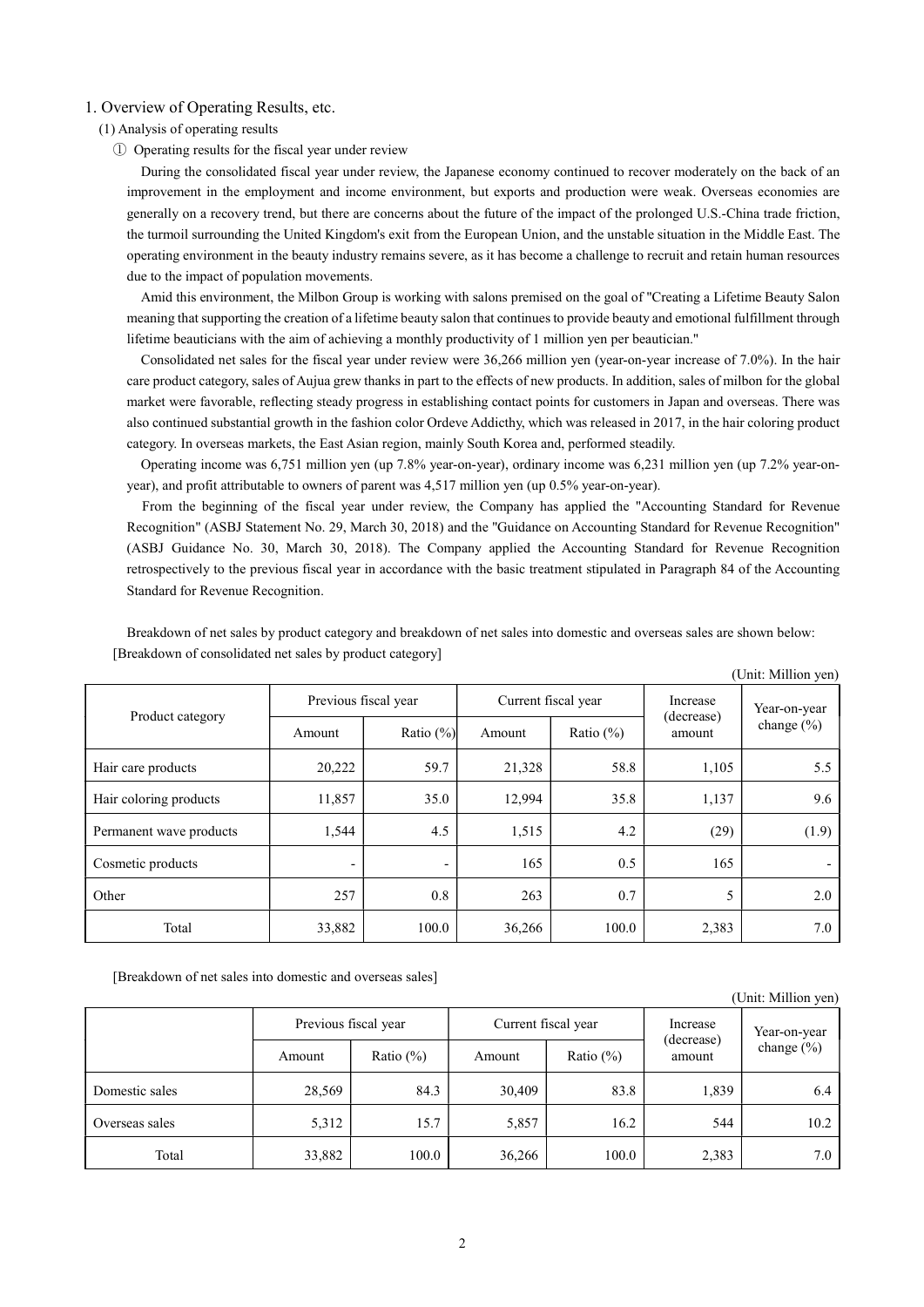#### ② Outlook for fiscal 2020

The Environment economy has been slightly behind schedule since the consumption tax hike in October of last year. In addition, there are concerns about the impact of the slowdown in the Chinese economy caused by a new coronaviral infectious disease.

Against this backdrop, Milbon group is committed to supporting beauty salons to be the "Lifetime Beauty Salon", meaning that beauty salons will become the communities for both beauty and spiritual wealth. In addition, we have established a Basic Sustainability Policy and will contribute to the achievement of SDGs by working to develop sustainable beauty markets.

For the next fiscal year, we forecast net sales of 39 thousand million yen (up 7.5% year on year), operating income of 7.3 thousand million yen (up 8.1% year on year), ordinary income of 6,670 million yen (up 7.0% year on year), and profit attributable to owners of parent of 4,730 million yen (up 4.7% year on year).

#### (2) Analysis of financial position

① Assets, liabilities and net assets

Total assets at the end of the fiscal year under review increased 2,277 million yen from the end of the previous fiscal year, to 41,912 million yen.

Current assets increased 1,498 million yen from the end of the previous fiscal year to 20,330 million yen. The main factors behind this increase were increases of 837 million yen in cash and deposits, 304 million yen in notes and accounts receivabletrade, and 268 million yen in merchandise and finished goods.

Non-current assets increased 778 million yen from the end of the previous fiscal year to 21,581 million yen. The main factors behind this change were an increase of 372 million yen in buildings and structures and a decrease of 156 million yen in investment securities due to a decrease in unrealized gains on the fair value of listed stocks.

Current liabilities decreased 938 million yen from the end of the previous fiscal year to 5,407 million yen. The main factor for the change was a 694 million yen decrease in income taxes payable.

Non-current liabilities increased 484 million yen from the end of the previous fiscal year to 622 million yen. The main factor for the change was the recording of 505 million yen in asset retirement obligations.

Net assets increased 2,730 million yen from the end of the previous fiscal year to 35,882 million yen. This was mainly due to the 2,651 million yen increase in retained earnings.

As a result, the equity ratio changed from 83.6% at the end of the previous fiscal year to 85.6%. Net assets per share based on the number of shares outstanding at the end of the period were 1,096.02 yen, compared with 1,012.58 yen at the end of the previous fiscal year.

### ② Cash flows

Cash and cash equivalents (hereinafter "net cash") at the end of the current consolidated fiscal year decreased by 165 million yen compared to the end of the previous consolidated fiscal year to 9,376 million yen.

The status of cash flows during the current fiscal year and the factors responsible are as follows.

(Cash flows from operating activities)

Net cash provided by operating activities amounted to 4,486 million yen. This was mainly attributable to income before income taxes and minority interests of 6,217 million yen, depreciation and amortization of 1,493 million yen, an increase in notes and accounts receivable-trade of 300 million yen, an increase in inventories of 278 million yen, and income taxes paid of 2,264 million yen.

(Cash flows from investing activities)

Net cash used in investing activities amounted to 2,777 million yen. This was mainly attributable to purchases of property, plant and equipment of 1,098 million yen, purchases of intangible assets of 407 million yen, and payments into time deposits of 1,000 million yen.

(Cash flows from financing activities)

Net cash used in financing activities amounted to 1,869 million yen. This was mainly due to the cash dividends paid to shareholders of 1,865 million yen.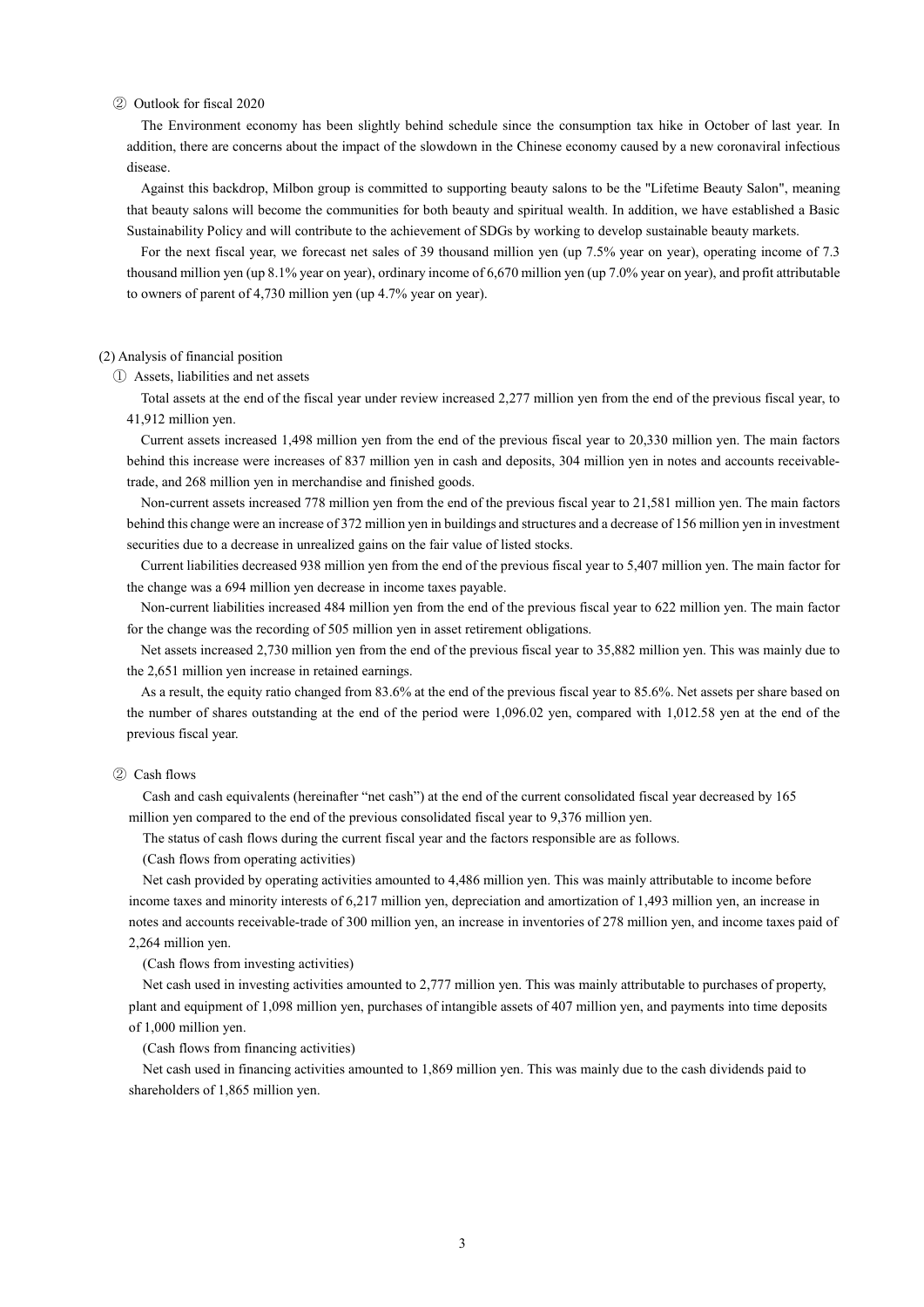# (Reference) Cash flow-related indicators

|                                                      | Year ended<br>December 20,<br>2015 | Year ended<br>December 20,<br>2016 | As of December<br>31, 2017 | As of December<br>31, 2018 | Year ending<br>December 31,<br>2019 |
|------------------------------------------------------|------------------------------------|------------------------------------|----------------------------|----------------------------|-------------------------------------|
| Equity ratio $(\%)$                                  | 85.1                               | 85.4                               | 82.6                       | 83.6                       | 85.6                                |
| Equity ratio based on market<br>value $(\% )$        | 264.2                              | 223.3                              | 329.6                      | 369.2                      | 484.3                               |
| Interest-bearing debt to cash<br>flows ratio $(\% )$ | 2.1                                | 2.4                                | 1.8                        | 1.2                        | 1.7                                 |

(Notes) Equity ratio: Equity/net assets

Equity ratio based on market value: Total market capitalization/total assets

Interest-bearing debt to cash flows ratio: Interest-bearing debt/cash flows

- All indicators were calculated using consolidated financial statements.
- Total market capitalization was calculated by multiplying the closing stock price at the end of the period by the total number of outstanding shares at the end of the period (excluding treasury shares). For the fiscal year ended December 31, 2017, total market capitalization was calculated by the following formula, due to the impact at the end of the period of ex-rights resulting from the stock split:

 Closing stock price at the end of the period multiplied by (total number of outstanding shares at the end of the period plus the number of additional shares resulting from the stock split)

- Cash flows were shown as an operating cash flow in the consolidated statements of cash flows.
- Interest-bearing debt refers to all debt posted in the balance sheets upon which interest is paid. The amount of interest paid in the consolidated statements of cash flows was treated as an interest payment in the calculations above.
- Interest-coverage ratio is not shown due to the fact that there were no interest payments.
- (3) Basic policy on the distribution of profit and dividends for the fiscal year under review and the following fiscal year

 The Milbon Group considers the returning of profits to shareholders as an important management issue and makes it a basic policy to pay dividends in accordance with its operating results, while enhancing its business structure by maintaining internal reserves to the end of improving its earnings in the future. Moreover, we have set the target dividend payout ratio at 40%. Interim dividends are determined at the Board of Directors meetings and year-end dividends at the general meeting of shareholders, and it is the Group's basic policy to pay dividends twice every fiscal year.

 For the current fiscal year, upon comprehensively taking into account factors including our financial position and profit levels, we have decided to pay a year-end dividend of 29 yen per share. As a result, the total annual dividend per share will amount to 56 yen per share, which includes the interim dividend of 27 yen per share that has already been paid. For the following fiscal year, we plan to pay an annual dividend of 58 yen per share.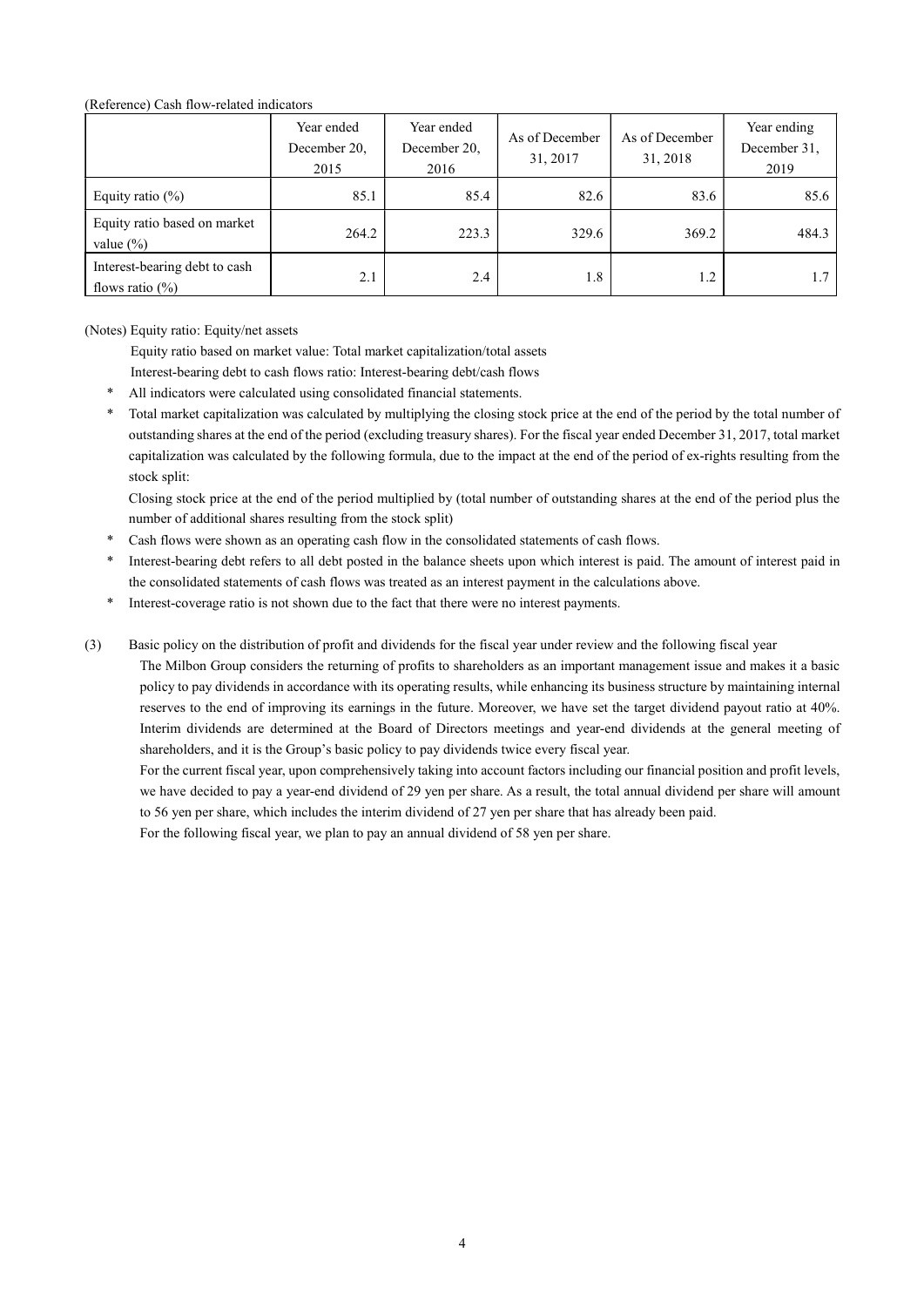#### (4) Business and other risks

Risks that could potentially affect the operating results, stock price and financial position of the Milbon Group include the following.

The future risks identified in this section are based on assessments made by the Company as of the end of the fiscal year under review. The Group recognizes the possibility of these risk events actually occurring and has prepared policies to prevent and avert such risks and take appropriate measures to minimize the impact of such risks when they do occur.

① Risks associated with global expansion

The Milbon Group is aggressively expanding its business into the overseas markets. Global expansion entails risks relating to intellectual property rights including counterfeit goods, unforeseeable changes in laws and regulations, and risks of social unrest due to terrorism, war and other factors. Such risks could have a major impact on the Group's operating results and financial position.

② Information security

The Milbon Group has taken various measures to protect information assets including customers' personal information and confidential information.However, unforeseeable events, such as the leakage of information due to unauthorized access, could have a major impact on the Group's operating results and financial position.

③ Risks associated with debt collection

The Milbon Group deliberates records necessary reserves upon regularly reviewing its business partners from both quantitative qualitative perspectives in terms of collection status. However, deterioration in the business partner's credit standing or events such as bankruptcy could have a major impact on the Group's operating results and financial position.

④ Risks associated with major accidents

The Milbon Group utilizes company cars in its sales activities. The Group implements safety measures that place maximum priority on human life, including strict control over driving and the reinforcement of safety training.However, should a major accident event occur, it could lead to the loss of the customers' and the public's trust in the Group and have a major impact on the Group's operating results and financial position.

### ⑤ Risks associated with product-related health hazards

Many Milbon Group products come into direct contact with consumers' hair and scalp, And as such the Milbon Group places top priority on its efforts to ensure product safety and quality.However, should an unforeseeable incident involving a major health hazard occur, it could lead to the loss of the customers' and the public's trust in the Group and have a major impact on the Group's operating results and financial position.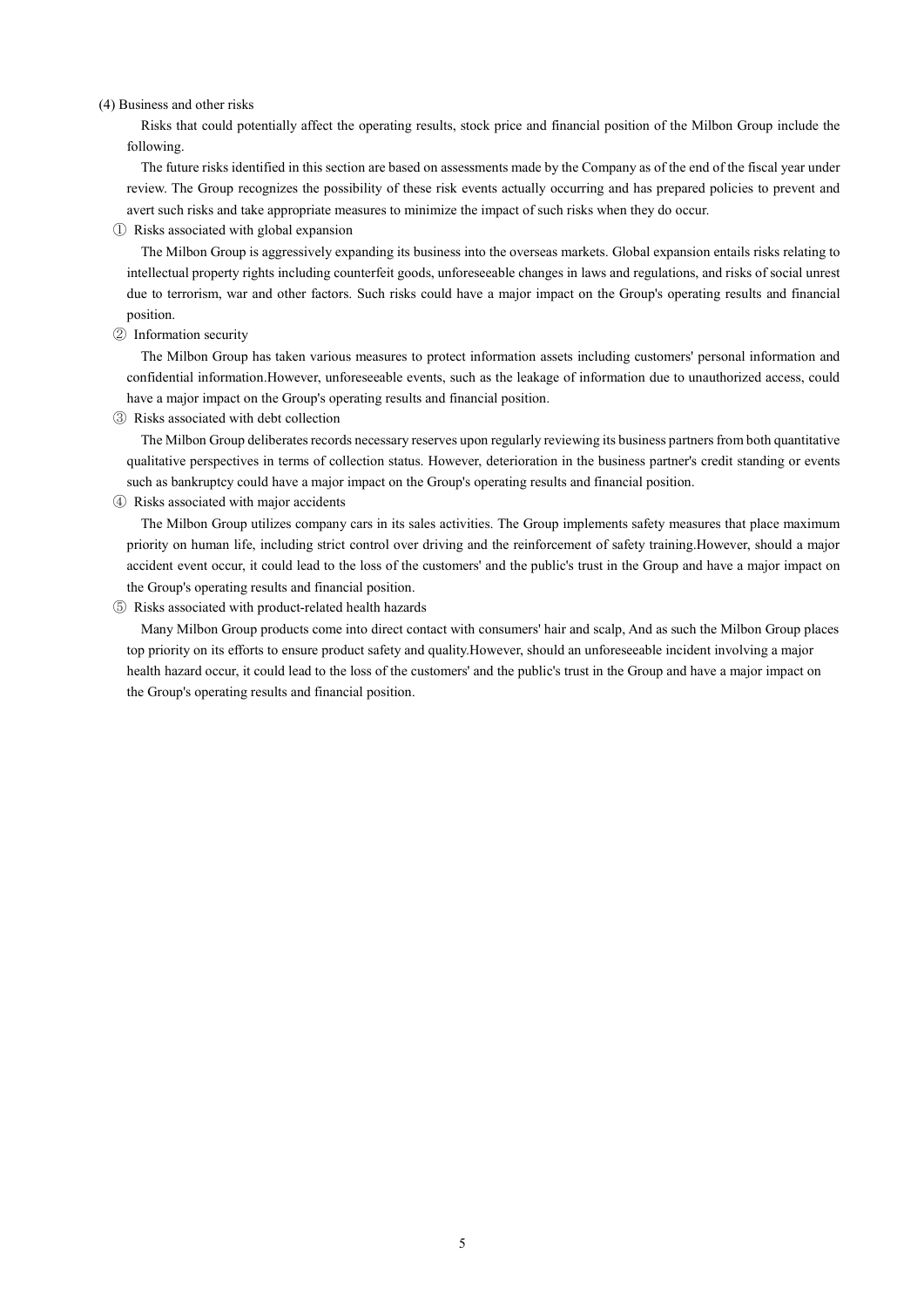# 2. Outline of the Milbon Group

| Name                                                                            | Location                               | Capital stock or capital<br>contribution     | Main line of business                    | Share of voting<br>rights<br>Percentage (%) | Relationship with the Company                                                                                        |
|---------------------------------------------------------------------------------|----------------------------------------|----------------------------------------------|------------------------------------------|---------------------------------------------|----------------------------------------------------------------------------------------------------------------------|
| (Consolidated subsidiary)<br>MILBON USA, INC.<br>(NOTE) 1                       | <b>United States</b><br>New York State | USD 2 million                                | Sale of hair products                    | 100.0                                       | Sells the Company's hair<br>products in the U.S.                                                                     |
| (Consolidated subsidiary)<br>Milbon Trading (Shanghai) Co.,<br>Ltd.<br>(NOTE) 1 | China<br>Shanghai City                 | JPY 430 million                              | Sale of hair products                    | 100.0                                       | Sells the Company's hair<br>products in China.<br>Three executives hold<br>concurrent posts at the<br>Company.       |
| (Consolidated subsidiary)<br>Milbon Korea Co., Ltd.<br>(NOTE) 1                 | South Korea<br>Seoul City              | KRW 3,000 million                            | Sale of hair products                    | 100.0                                       | Sells the Company's hair<br>products in South Korea.<br>Three executives hold<br>concurrent posts at the<br>Company. |
| (Consolidated subsidiary)<br>MILBON (THAILAND) CO.,<br>LTD.<br>(NOTE) 1         | Kingdom of<br>Thailand<br>Rayong       | THB 450 million                              | Manufacture and sale<br>of hair products | 100.0                                       | Manufactures and sells the<br>Company's hair products in<br>Thailand.                                                |
| (Consolidated subsidiary)<br>MILBON MALAYSIA SDN.<br>BHD.                       | Malaysia<br>Kuala Lumpur               | 1.5 thousand thousand<br>Malaysia<br>Ringgit | Sale of hair products                    | 100.0                                       | We sell our hair cosmetics in<br>Malaysia.                                                                           |
| (Consolidated subsidiary)<br>MILBON VIETNAM CO.,<br>LTD.                        | Vietnam<br>Ho Chi Minh City            | 22,594 thousand<br>thousand<br><b>VND</b>    | Sale of hair products                    | 100.0                                       | We sell our hair cosmetics in<br>Vietnam.                                                                            |
| (Consolidated subsidiary)<br>MILBON SINGAPORE PTE.<br>LTD.                      | Singapore                              | 250 thousand<br>Singapore dollars            | Sale of hair products                    | 100.0                                       | Plans to sell the Company's hair<br>products in Singapore.                                                           |

(NOTE) 1. The company falls under the category of "specified subsidiary."

2. In addition to the companies noted above, the Group has one equity-method affiliate.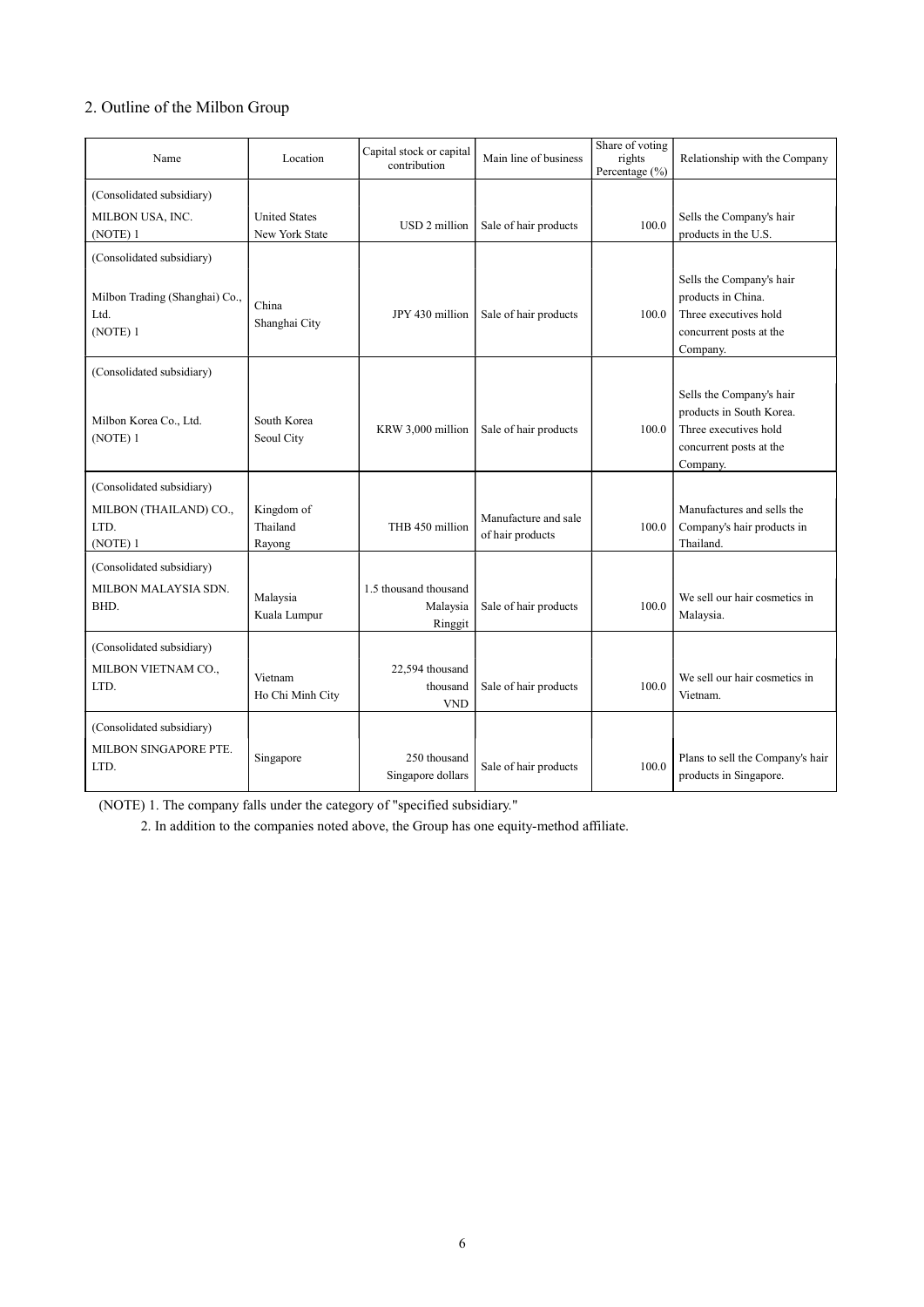The following diagram shows the positioning of Milbon Group companies and the Group's businesses. (Diagram of business activities)



(Notes) 1.For overseas transactions, sales channels differ depending on the country.

- 2 The main items for store sales are hair-care products.
- 3 MILBON SINGAPORE PTE. LTD. was newly established in the current consolidated fiscal year, but as it has not commenced operations as of the end of Fiscal Year 2019, it has not been described in the above business chart.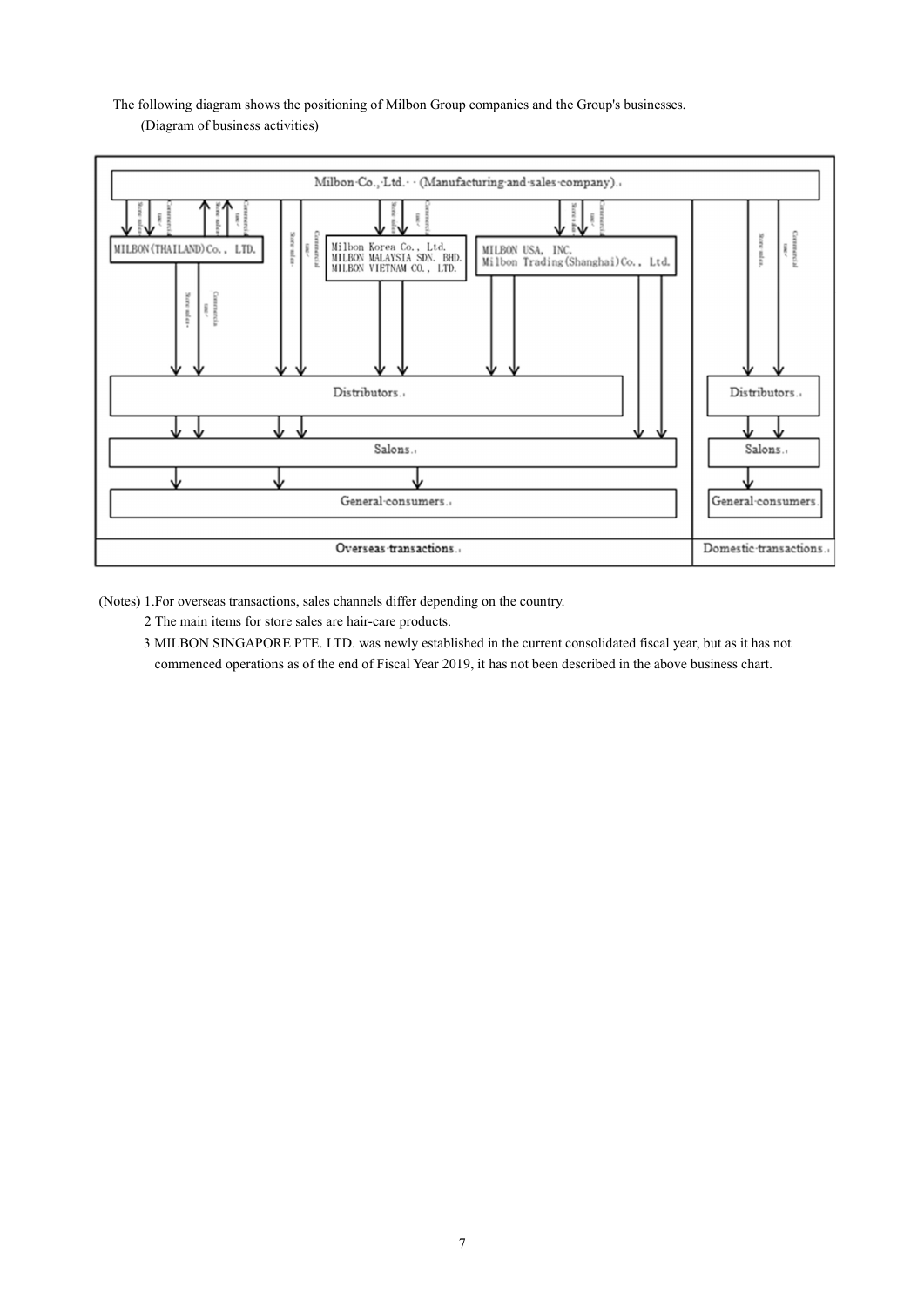# 3. Basic Rationale for Selecting the Accounting Standards

The Milbon Group currently prepares the consolidated financial statements according to the generally accepted accounting standards in Japan (Japanese GAAP), as it makes it possible to compare the consolidated financial statements against previous fiscal year and against other companies.

With regard to adoption of International Financial Reporting Standards (IFRS), it is the Group's policy to respond to this issue appropriately based on consideration of various domestic and international circumstances.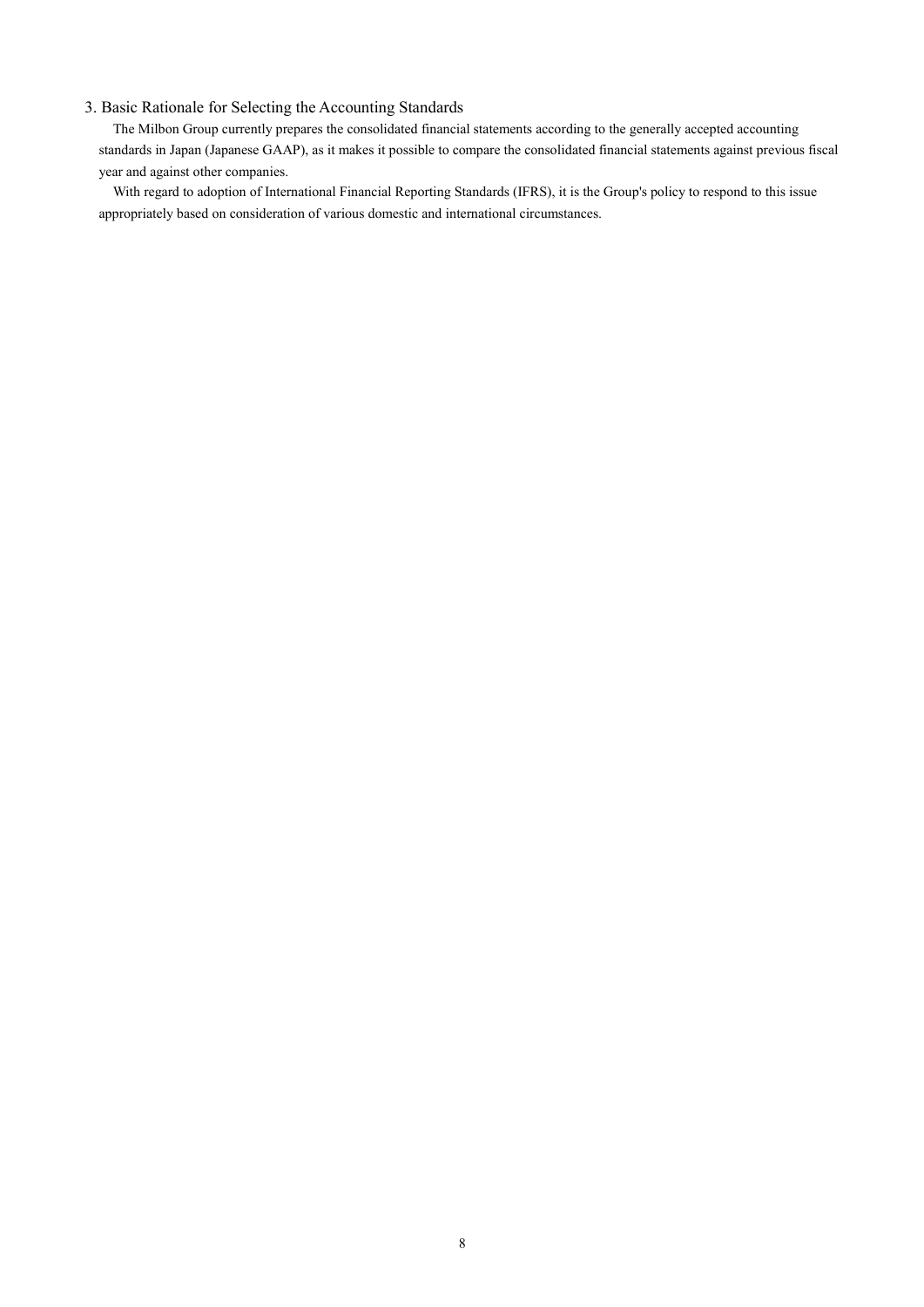# 4. Consolidated Financial Statements and Main Notes

(1) Consolidated Balance Sheets

|                                        |                                                   | (Thousand yen)                                   |
|----------------------------------------|---------------------------------------------------|--------------------------------------------------|
|                                        | Previous fiscal year<br>(As of December 31, 2018) | Current fiscal year<br>(As of December 31, 2019) |
| Assets                                 |                                                   |                                                  |
| Current assets                         |                                                   |                                                  |
| Cash and deposits                      | 9,778,129                                         | 10,615,390                                       |
| Notes and accounts receivable - trade  | 3,875,865                                         | 4,180,186                                        |
| Merchandise and finished goods         | 3,643,382                                         | 3,912,361                                        |
| Work in process                        | 39,687                                            | 34,781                                           |
| Raw materials and supplies             | 1,140,083                                         | 1,120,202                                        |
| Other                                  | 410,547                                           | 470,610                                          |
| Allowance for doubtful accounts        | (56, 335)                                         | (3,185)                                          |
| Total current assets                   | 18,831,359                                        | 20,330,346                                       |
| Non-current assets                     |                                                   |                                                  |
| Property, plant and equipment          |                                                   |                                                  |
| Buildings and structures               | 11,312,678                                        | 12,015,077                                       |
| Accumulated depreciation               | (4,661,323)                                       | (4,991,438)                                      |
| Buildings and structures, net          | 6,651,355                                         | 7,023,638                                        |
| Machinery, equipment and vehicles      | 6,541,039                                         | 6,638,981                                        |
| Accumulated depreciation               | (4, 433, 316)                                     | (4,631,019)                                      |
| Machinery, equipment and vehicles, net | 2,107,722                                         | 2,007,962                                        |
| Land                                   | 5,028,467                                         | 5,001,021                                        |
| Construction in progress               | 13,830                                            | 84,801                                           |
| Other                                  | 2,542,100                                         | 2,718,267                                        |
| Accumulated depreciation               | (2,002,027)                                       | (2, 137, 166)                                    |
| Other, net                             | 540,072                                           | 581,100                                          |
| Total property, plant and equipment    | 14,341,447                                        | 14,698,524                                       |
| Intangible assets                      | 987,821                                           | 1,174,902                                        |
| Investments and other assets           |                                                   |                                                  |
| Investment securities                  | 4,147,992                                         | 3,991,136                                        |
| Long-term loans receivable             |                                                   | 149,125                                          |
| Net defined benefit asset              |                                                   | 155,832                                          |
| Deferred tax assets                    | 324,909                                           | 204,502                                          |
| Other                                  | 1,049,684                                         | 1,266,204                                        |
| Allowance for doubtful accounts        | (48, 272)                                         | (58, 381)                                        |
| Total investments and other assets     | 5,474,314                                         | 5,708,420                                        |
| Total non-current assets               | 20,803,583                                        | 21,581,847                                       |
| Total assets                           | 39,634,942                                        | 41,912,194                                       |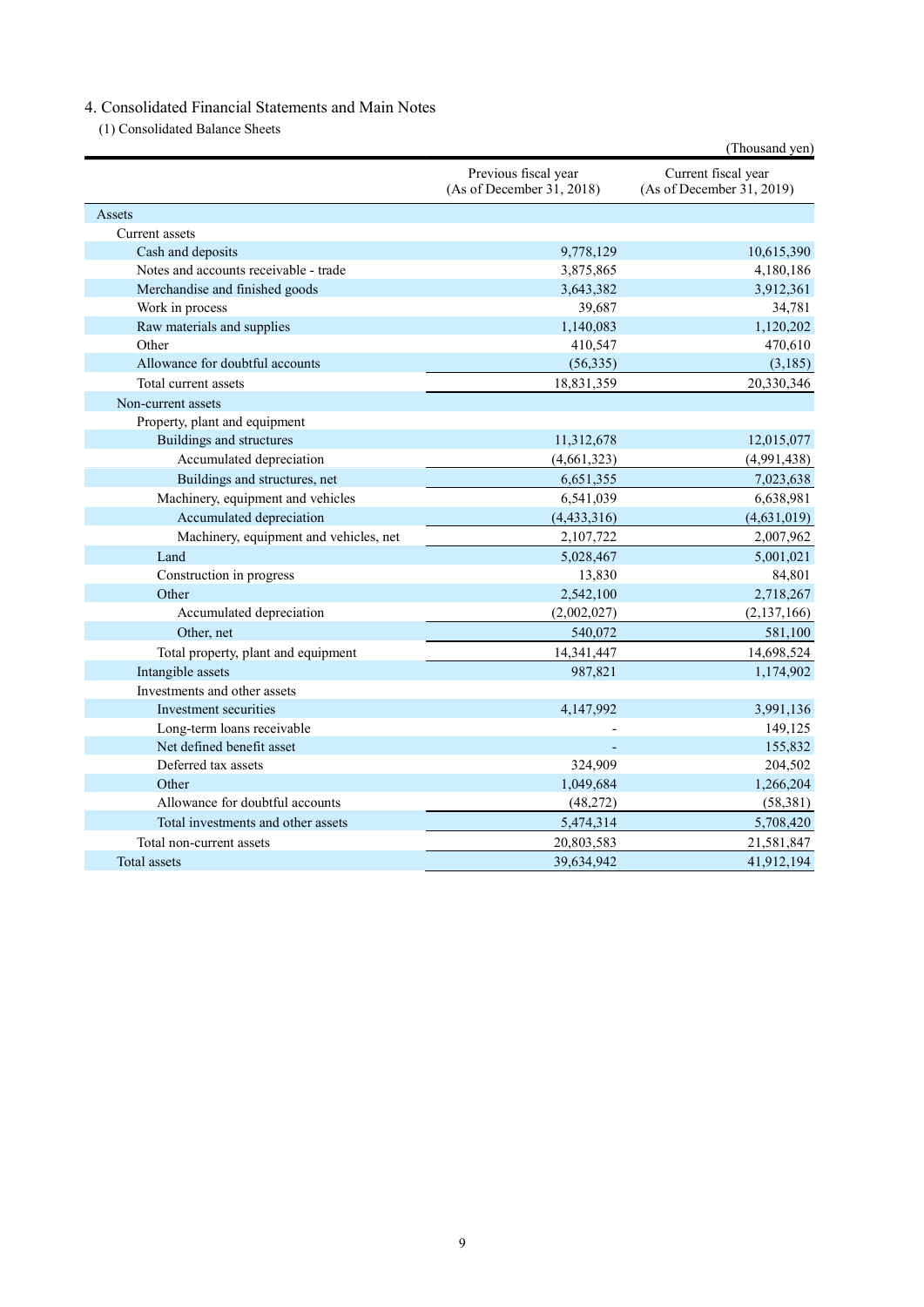|                                                       |                                                   | (Thousand yen)                                   |
|-------------------------------------------------------|---------------------------------------------------|--------------------------------------------------|
|                                                       | Previous fiscal year<br>(As of December 31, 2018) | Current fiscal year<br>(As of December 31, 2019) |
| Liabilities                                           |                                                   |                                                  |
| Current liabilities                                   |                                                   |                                                  |
| Accounts payable - trade                              | 865,878                                           | 797,033                                          |
| Accounts payable - other                              | 2,376,675                                         | 2,479,907                                        |
| Income taxes payable                                  | 1,585,720                                         | 891,258                                          |
| Provision for bonuses                                 | 419,922                                           | 397,297                                          |
| Other                                                 | 1,097,287                                         | 841,726                                          |
| Total current liabilities                             | 6,345,484                                         | 5,407,223                                        |
| Non-current liabilities                               |                                                   |                                                  |
| Net defined benefit liability                         | 57,243                                            | 4,290                                            |
| Deferred tax liabilities                              |                                                   | 670                                              |
| Asset retirement obligations                          |                                                   | 505,563                                          |
| Other                                                 | 80,417                                            | 111,835                                          |
| Total non-current liabilities                         | 137,660                                           | 622,359                                          |
| <b>Total liabilities</b>                              | 6,483,145                                         | 6,029,582                                        |
| Net assets                                            |                                                   |                                                  |
| Shareholders' equity                                  |                                                   |                                                  |
| Capital stock                                         | 2,000,000                                         | 2,000,000                                        |
| Capital surplus                                       | 200,613                                           | 200,742                                          |
| Retained earnings                                     | 30,614,693                                        | 33,266,155                                       |
| Treasury shares                                       | (558, 811)                                        | (563, 197)                                       |
| Total shareholders' equity                            | 32,256,496                                        | 34,903,700                                       |
| Accumulated other comprehensive income                |                                                   |                                                  |
| Valuation difference on available-for-sale securities | 859,702                                           | 773,082                                          |
| Foreign currency translation adjustment               | 264,024                                           | 267,184                                          |
| Remeasurements of defined benefit plans               | (228, 425)                                        | (61, 355)                                        |
| Total accumulated other comprehensive income          | 895,301                                           | 978,911                                          |
| Total net assets                                      | 33,151,797                                        | 35,882,612                                       |
| Total liabilities and net assets                      | 39,634,942                                        | 41,912,194                                       |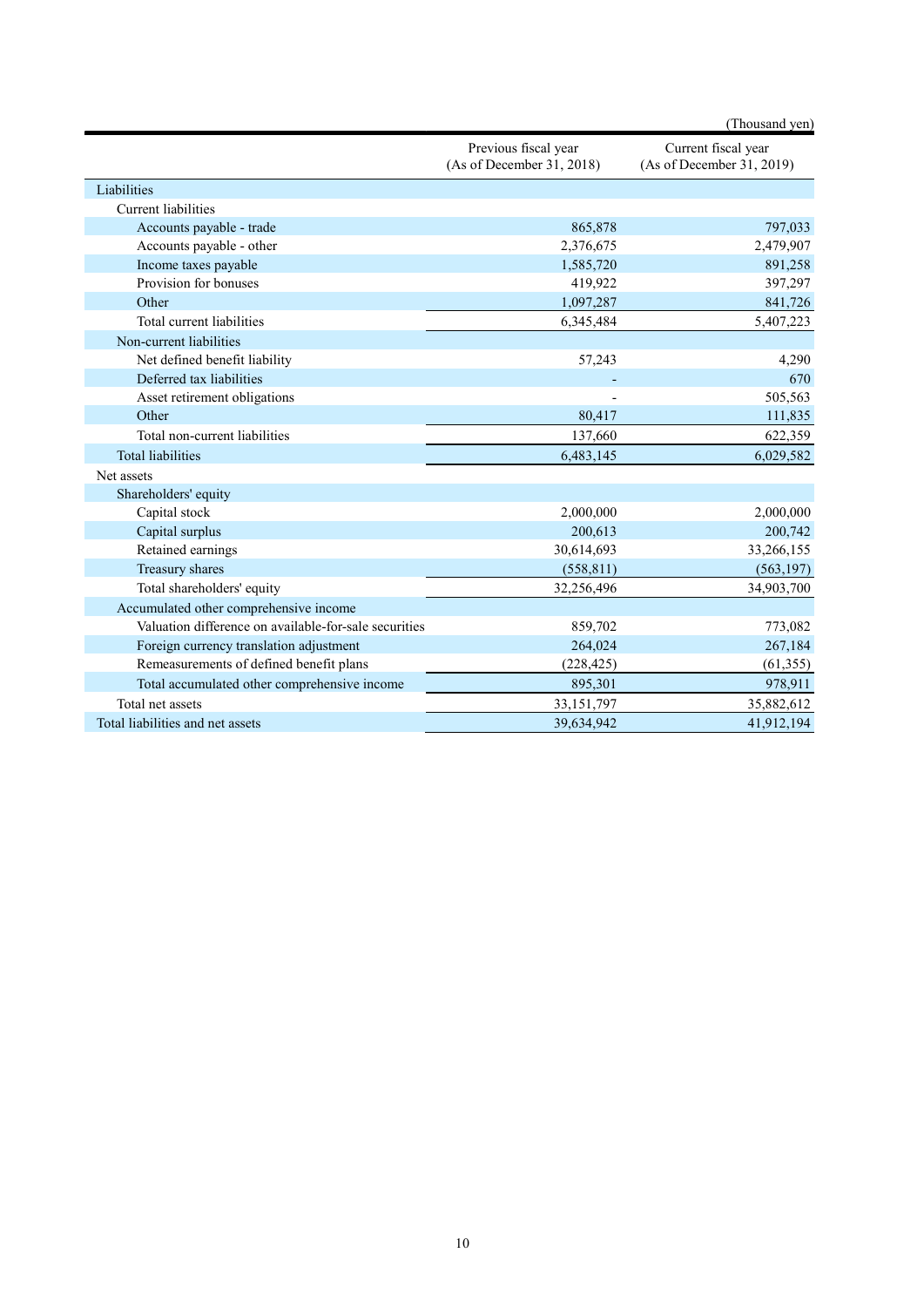(2) Consolidated Statements of Earnings and Consolidated Statements of Comprehensive Income Consolidated Statements of Earnings

Consolidated Statements of Comprehensive Income

|                                                                |                                                                       | (Thousand yen)                                                     |
|----------------------------------------------------------------|-----------------------------------------------------------------------|--------------------------------------------------------------------|
|                                                                | Previous fiscal year<br>(On January 1, 2018<br>From December 31, 2018 | Current fiscal year<br>(On January 1, 2019<br>To December 31, 2019 |
| Net sales                                                      | 33,882,496                                                            | 36,266,444                                                         |
| Cost of sales                                                  | 11,693,433                                                            | 12,554,646                                                         |
| Gross profit                                                   | 22,189,063                                                            | 23,711,797                                                         |
| Selling, general and administrative expenses                   | 15,928,538                                                            | 16,959,857                                                         |
| Operating income                                               | 6,260,524                                                             | 6,751,939                                                          |
| Non-operating income                                           |                                                                       |                                                                    |
| Interest income                                                | 6,980                                                                 | 16,380                                                             |
| Dividend income                                                | 60,870                                                                | 64,034                                                             |
| Company house defrayment income                                | 57,686                                                                | 14,392                                                             |
| Gain on surrender of insurance                                 | 3,255                                                                 |                                                                    |
| Subsidy income                                                 | 50,528                                                                | 44,013                                                             |
| Other                                                          | 57,251                                                                | 88,647                                                             |
| Total non-operating income                                     | 236,571                                                               | 227,468                                                            |
| Non-operating expenses                                         |                                                                       |                                                                    |
| Sales discounts                                                | 608,641                                                               | 643,133                                                            |
| Share of loss of entities accounted for using equity<br>method | 3,399                                                                 | 66,585                                                             |
| Foreign exchange losses                                        | 69,657                                                                | 29,105                                                             |
| Other                                                          | 4,025                                                                 | 9,045                                                              |
| Total non-operating expenses                                   | 685,723                                                               | 747,869                                                            |
| Ordinary income                                                | 5,811,372                                                             | 6,231,538                                                          |
| Extraordinary income                                           |                                                                       |                                                                    |
| Gain on sales of non-current assets                            | 229                                                                   | 799                                                                |
| Gain on sales of investment securities                         | 310,341                                                               |                                                                    |
| Total extraordinary income                                     | 310,571                                                               | 799                                                                |
| <b>Extraordinary losses</b>                                    |                                                                       |                                                                    |
| Loss on sales of non-current assets                            |                                                                       | 3,403                                                              |
| Loss on retirement of non-current assets                       | 8,158                                                                 | 11,371                                                             |
| Total extraordinary losses                                     | 8,158                                                                 | 14,774                                                             |
| Profit before income taxes                                     | 6,113,785                                                             | 6,217,563                                                          |
| Income taxes - current                                         | 1,583,193                                                             | 1,614,943                                                          |
| Income taxes - deferred                                        | 35,174                                                                | 85,004                                                             |
| Total income taxes                                             | 1,618,367                                                             | 1,699,947                                                          |
| Profit                                                         | 4,495,417                                                             | 4,517,615                                                          |
| Profit attributable to owners of parent                        | 4,495,417                                                             | 4,517,615                                                          |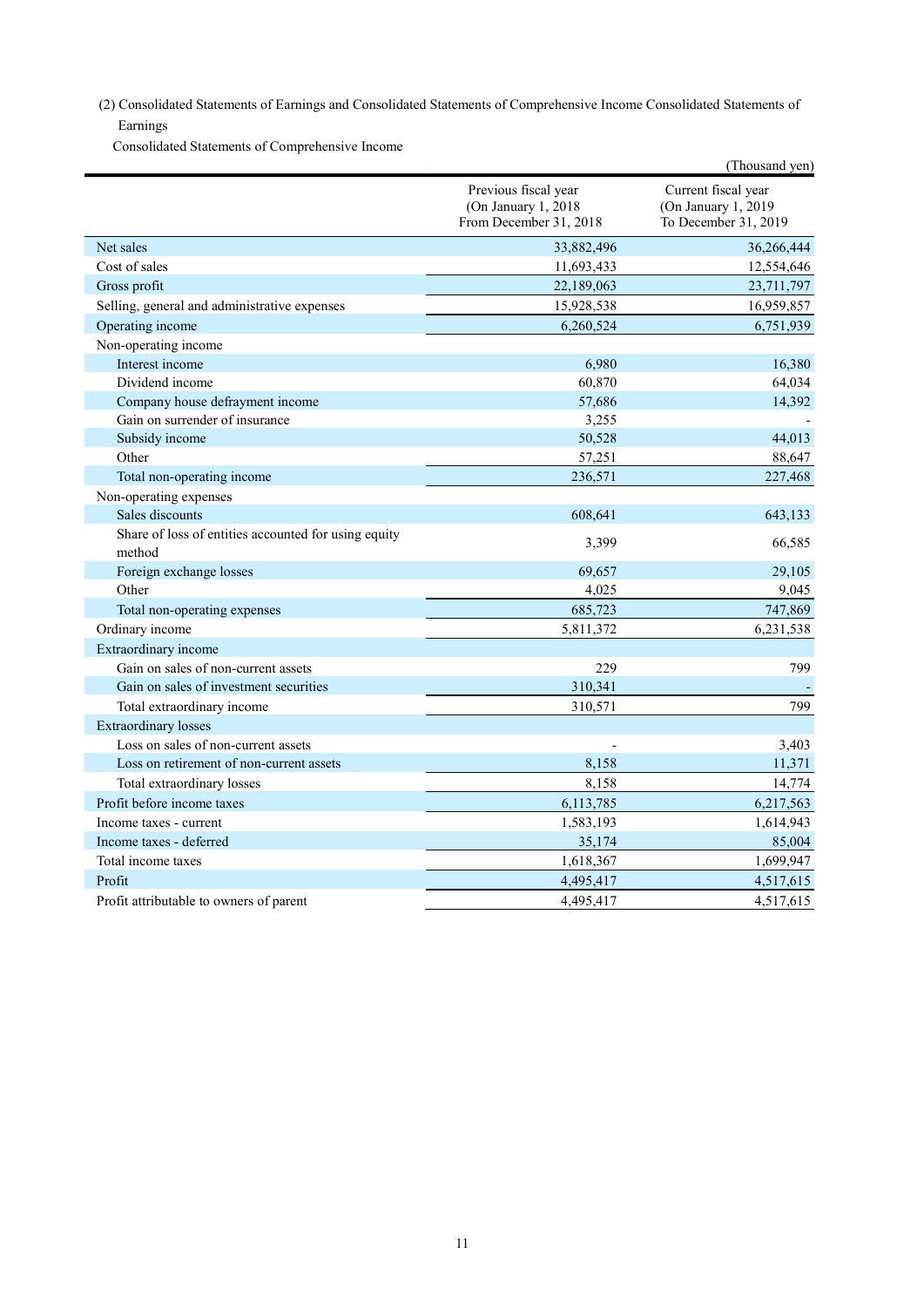Consolidated Statements of Comprehensive Income

|                                                                   |                                                                         | (Thousand yen)                                                      |
|-------------------------------------------------------------------|-------------------------------------------------------------------------|---------------------------------------------------------------------|
|                                                                   | Previous fiscal year<br>(On January 1, $2018$<br>From December 31, 2018 | Current fiscal year<br>(On January 1, 2019)<br>To December 31, 2019 |
| Profit                                                            | 4,495,417                                                               | 4,517,615                                                           |
| Other comprehensive income                                        |                                                                         |                                                                     |
| Valuation difference on available-for-sale securities             | (472,318)                                                               | (86,620)                                                            |
| Foreign currency translation adjustment                           | (117, 367)                                                              | 3,159                                                               |
| Remeasurements of defined benefit plans, net of tax               | (216, 247)                                                              | 167,070                                                             |
| Total other comprehensive income                                  | (805, 933)                                                              | 83,610                                                              |
| Comprehensive income                                              | 3,689,484                                                               | 4,601,226                                                           |
| Comprehensive income attributable to                              |                                                                         |                                                                     |
| Comprehensive income attributable to owners of                    | 3,689,484                                                               | 4,601,226                                                           |
| parent                                                            |                                                                         |                                                                     |
| Comprehensive income attributable to non-controlling<br>interests |                                                                         |                                                                     |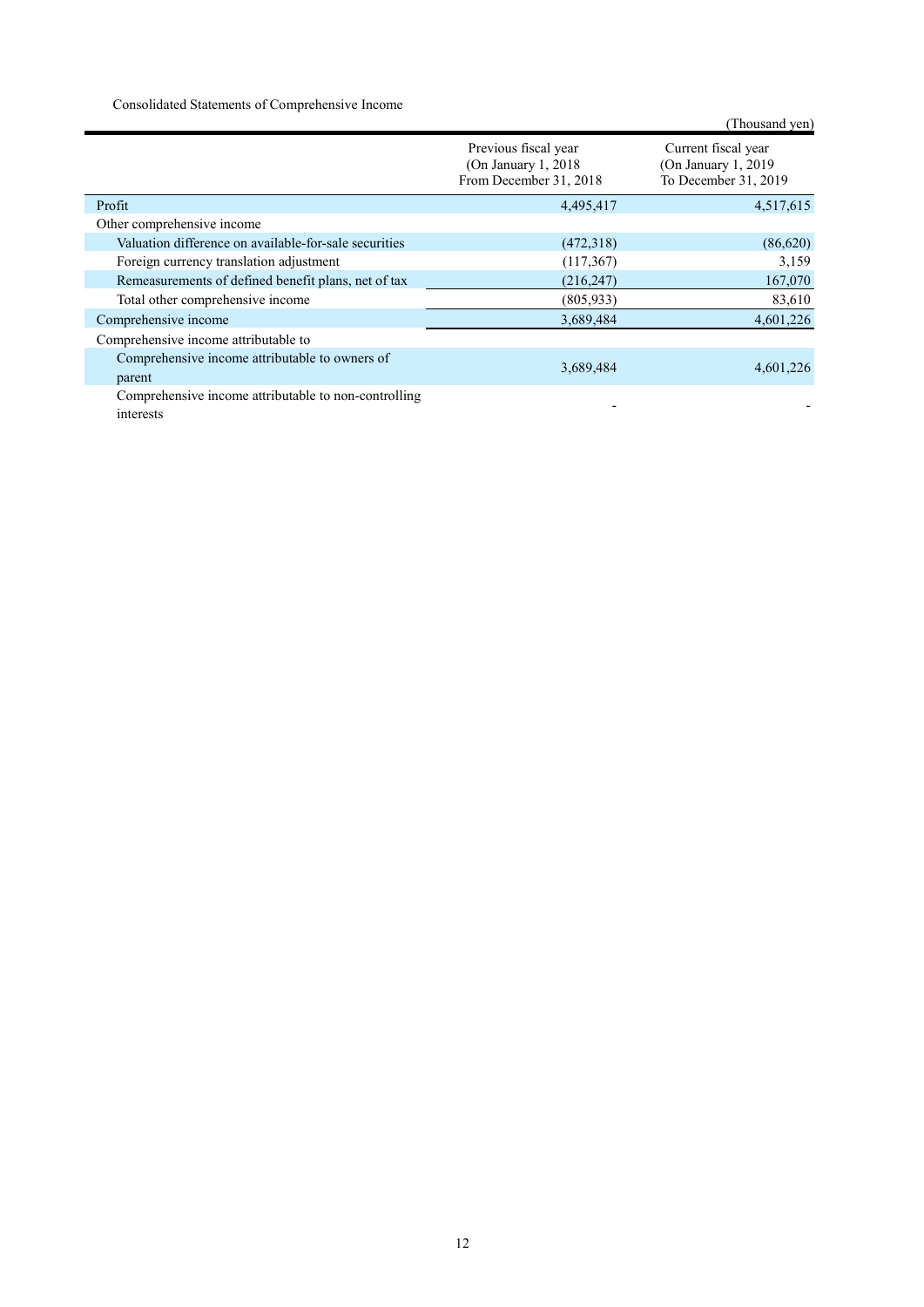# (3) Consolidated Statements of Changes in Shareholders' Equity Previous fiscal year (January 1, 2018, to December 31, 2018)

|                                                         |               |                      |                   |                 | (Thousand yen)                |  |
|---------------------------------------------------------|---------------|----------------------|-------------------|-----------------|-------------------------------|--|
|                                                         |               | Shareholders' equity |                   |                 |                               |  |
|                                                         | Capital stock | Capital surplus      | Retained earnings | Treasury shares | Total shareholders'<br>equity |  |
| Balance at beginning of current<br>period               | 2,000,000     | 200,066              | 27,756,292        | (554, 227)      | 29,402,131                    |  |
| Changes of items during period                          |               |                      |                   |                 |                               |  |
| Dividends of surplus                                    |               |                      | (1,637,016)       |                 | (1,637,016)                   |  |
| Profit attributable to owners<br>of parent              |               |                      | 4,495,417         |                 | 4,495,417                     |  |
| Purchase of treasury shares                             |               |                      |                   | (4,894)         | (4,894)                       |  |
| Disposal of treasury shares                             |               | 547                  |                   | 309             | 857                           |  |
| Net changes of items other<br>than shareholders' equity |               |                      |                   |                 |                               |  |
| Total changes of items during<br>period                 | ٠             | 547                  | 2,858,401         | (4,584)         | 2,854,364                     |  |
| Balance at end of current period                        | 2,000,000     | 200,613              | 30,614,693        | (558, 811)      | 32,256,496                    |  |

|                                                         | Accumulated other comprehensive income                      |                                            |                                            |                                                 |                  |
|---------------------------------------------------------|-------------------------------------------------------------|--------------------------------------------|--------------------------------------------|-------------------------------------------------|------------------|
|                                                         | Valuation difference on<br>available-for-sale<br>securities | Foreign currency<br>translation adjustment | Remeasurements of<br>defined benefit plans | Total accumulated other<br>comprehensive income | Total net assets |
| Balance at beginning of current<br>period               | 1,332,021                                                   | 381,392                                    | (12, 178)                                  | 1,701,234                                       | 31,103,366       |
| Changes of items during period                          |                                                             |                                            |                                            |                                                 |                  |
| Dividends of surplus                                    |                                                             |                                            |                                            |                                                 | (1,637,016)      |
| Profit attributable to owners<br>of parent              |                                                             |                                            |                                            |                                                 | 4,495,417        |
| Purchase of treasury shares                             |                                                             |                                            |                                            |                                                 | (4,894)          |
| Disposal of treasury shares                             |                                                             |                                            |                                            |                                                 | 857              |
| Net changes of items other<br>than shareholders' equity | (472,318)                                                   | (117, 367)                                 | (216, 247)                                 | (805, 933)                                      | (805,933)        |
| Total changes of items during<br>period                 | (472,318)                                                   | (117, 367)                                 | (216, 247)                                 | (805, 933)                                      | 2,048,431        |
| Balance at end of current period                        | 859,702                                                     | 264,024                                    | (228, 425)                                 | 895,301                                         | 33,151,797       |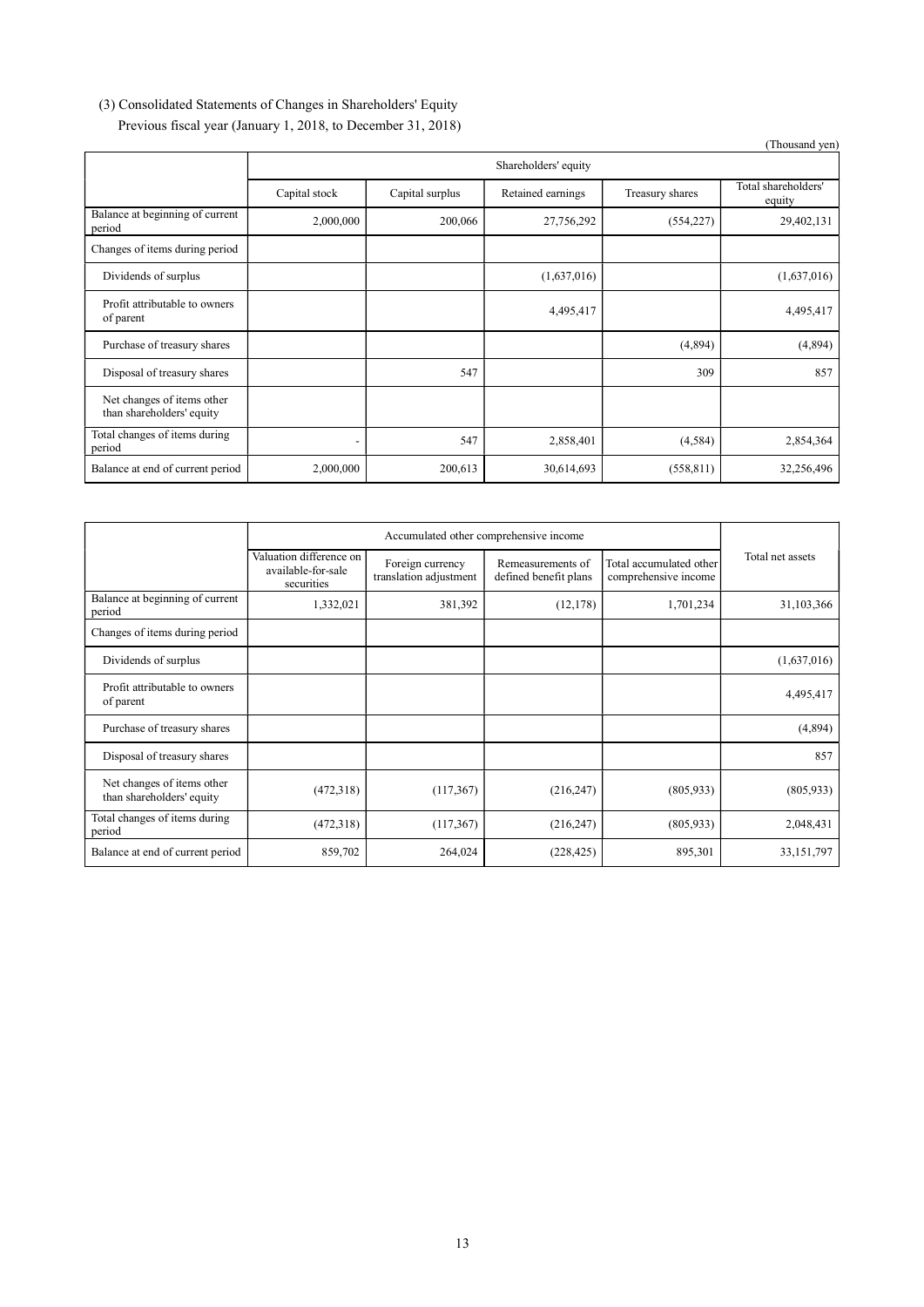# Fiscal Year 2019 (January 1, 2,019 to December 31, 2019)

|                                                         |               |                 |                      |                 | (Thousand yen) |
|---------------------------------------------------------|---------------|-----------------|----------------------|-----------------|----------------|
|                                                         |               |                 | Shareholders' equity |                 |                |
|                                                         | Capital stock | Capital surplus | Retained earnings    | Treasury shares |                |
| Balance at beginning of current<br>period               | 2,000,000     | 200,613         | 30,614,693           | (558, 811)      | 32,256,496     |
| Changes of items during period                          |               |                 |                      |                 |                |
| Dividends of surplus                                    |               |                 | (1,866,153)          |                 | (1,866,153)    |
| Profit attributable to owners<br>of parent              |               |                 | 4,517,615            |                 | 4,517,615      |
| Purchase of treasury shares                             |               |                 |                      | (4, 439)        | (4, 439)       |
| Disposal of treasury shares                             |               | 128             |                      | 53              | 182            |
| Net changes of items other<br>than shareholders' equity |               |                 |                      |                 |                |
| Total changes of items during<br>period                 |               | 128             | 2,651,461            | (4,385)         | 2,647,204      |
| Balance at end of current period                        | 2,000,000     | 200,742         | 33,266,155           | (563, 197)      | 34,903,700     |

|                                                         | Accumulated other comprehensive income                      |                                            |                                            |                                                 |                  |
|---------------------------------------------------------|-------------------------------------------------------------|--------------------------------------------|--------------------------------------------|-------------------------------------------------|------------------|
|                                                         | Valuation difference on<br>available-for-sale<br>securities | Foreign currency<br>translation adjustment | Remeasurements of<br>defined benefit plans | Total accumulated other<br>comprehensive income | Total net assets |
| Balance at beginning of current<br>period               | 859,702                                                     | 264,024                                    | (228, 425)                                 | 895,301                                         | 33,151,797       |
| Changes of items during period                          |                                                             |                                            |                                            |                                                 |                  |
| Dividends of surplus                                    |                                                             |                                            |                                            |                                                 | (1,866,153)      |
| Profit attributable to owners<br>of parent              |                                                             |                                            |                                            |                                                 | 4,517,615        |
| Purchase of treasury shares                             |                                                             |                                            |                                            |                                                 | (4, 439)         |
| Disposal of treasury shares                             |                                                             |                                            |                                            |                                                 | 182              |
| Net changes of items other<br>than shareholders' equity | (86,620)                                                    | 3,159                                      | 167,070                                    | 83,610                                          | 83,610           |
| Total changes of items during<br>period                 | (86,620)                                                    | 3,159                                      | 167,070                                    | 83,610                                          | 2,730,815        |
| Balance at end of current period                        | 773,082                                                     | 267,184                                    | (61, 355)                                  | 978,911                                         | 35,882,612       |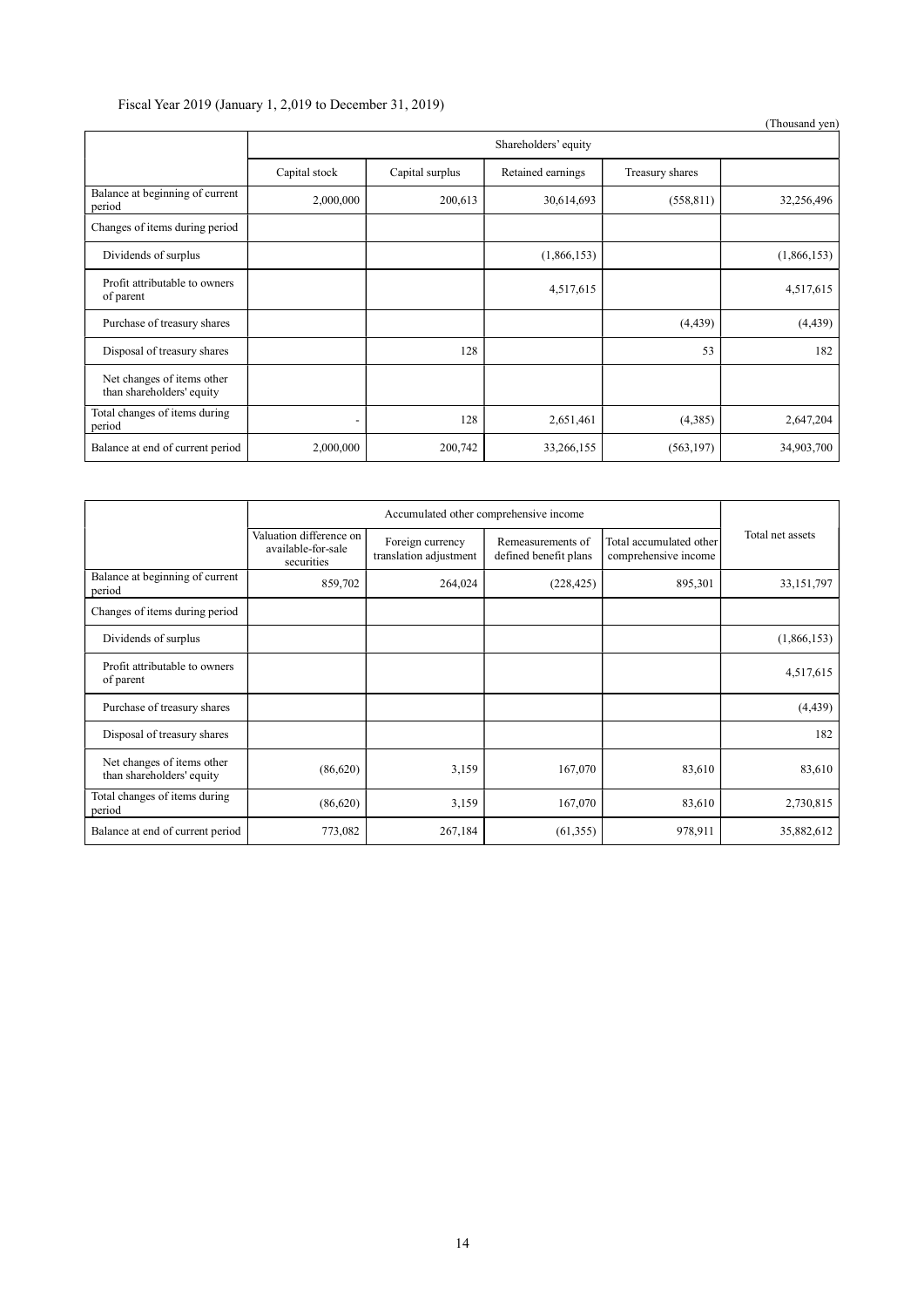# (4) Consolidated Statements of Cash Flows

|                                                                         |                                                                        | (Thousand yen)                                                     |
|-------------------------------------------------------------------------|------------------------------------------------------------------------|--------------------------------------------------------------------|
|                                                                         | Previous fiscal year<br>(On January 1, 2018)<br>From December 31, 2018 | Current fiscal year<br>(On January 1, 2019<br>To December 31, 2019 |
| Cash flows from operating activities                                    |                                                                        |                                                                    |
| Profit before income taxes                                              | 6,113,785                                                              | 6,217,563                                                          |
| Depreciation                                                            | 1,380,881                                                              | 1,493,857                                                          |
| Increase (decrease) in allowance for doubtful accounts                  | (78, 710)                                                              | (43, 014)                                                          |
| Increase (decrease) in provision for bonuses                            | 102,079                                                                | (22, 381)                                                          |
| Decrease (increase) in net defined benefit asset                        | (34, 042)                                                              | 82,538                                                             |
| Increase (decrease) in net defined benefit liability                    | 10,092                                                                 | (48,095)                                                           |
| Interest and dividend income                                            | (67, 850)                                                              | (80, 414)                                                          |
| Share of (profit) loss of entities accounted for using<br>equity method | 3,399                                                                  | 66,585                                                             |
| Foreign exchange losses (gains)                                         | (1, 475)                                                               | (25, 286)                                                          |
| Loss (gain) on sales of investment securities                           | (310, 341)                                                             |                                                                    |
| Loss (gain) on sales of non-current assets                              | (229)                                                                  | 2,603                                                              |
| Loss on retirement of non-current assets                                | 8,158                                                                  | 11,371                                                             |
| Decrease (increase) in notes and accounts receivable -<br>trade         | 1,191,330                                                              | (300,087)                                                          |
| Decrease (increase) in inventories                                      | (813,250)                                                              | (278, 807)                                                         |
| Increase (decrease) in notes and accounts payable -<br>trade            | (272, 641)                                                             | (77, 902)                                                          |
| Other, net                                                              | 1,287                                                                  | (325,953)                                                          |
| Subtotal                                                                | 7,232,471                                                              | 6,672,577                                                          |
| Interest and dividend income received                                   | 67,849                                                                 | 78,297                                                             |
| Income taxes paid                                                       | (812,988)                                                              | (2,264,011)                                                        |
| Net cash provided by (used in) operating activities                     | 6,487,332                                                              | 4,486,862                                                          |
| Cash flows from investing activities                                    |                                                                        |                                                                    |
| Purchase of property, plant and equipment                               | (941, 457)                                                             | (1,098,797)                                                        |
| Proceeds from sales of property, plant and equipment                    | 266                                                                    | 2,901                                                              |
| Purchase of intangible assets                                           | (396, 429)                                                             | (407,709)                                                          |
| Payments of loans receivable                                            | (4,110)                                                                | (150, 840)                                                         |
| Collection of loans receivable                                          | 5,313                                                                  | 4,626                                                              |
| Payments into time deposits                                             | (325)                                                                  | (1,000,189)                                                        |
| Purchase of investment securities                                       | (244, 100)                                                             |                                                                    |
| Proceeds from sales of investment securities                            | 476,722                                                                |                                                                    |
| Payments for guarantee deposits                                         | (141,009)                                                              | (193,986)                                                          |
| Proceeds from collection of guarantee deposits                          | 46,617                                                                 | 67,444                                                             |
| Proceeds from cancellation of insurance funds                           | 6,589                                                                  |                                                                    |
| Other, net                                                              | (10, 226)                                                              | (1,160)                                                            |
| Net cash provided by (used in) investing activities                     | (1,202,149)                                                            | (2,777,709)                                                        |
| Cash flows from financing activities                                    |                                                                        |                                                                    |
| Net decrease (increase) in treasury shares                              | (4,036)                                                                | (4,257)                                                            |
| Cash dividends paid                                                     | (1,635,166)                                                            | (1,865,017)                                                        |
| Net cash provided by (used in) financing activities                     | (1,639,203)                                                            | (1,869,274)                                                        |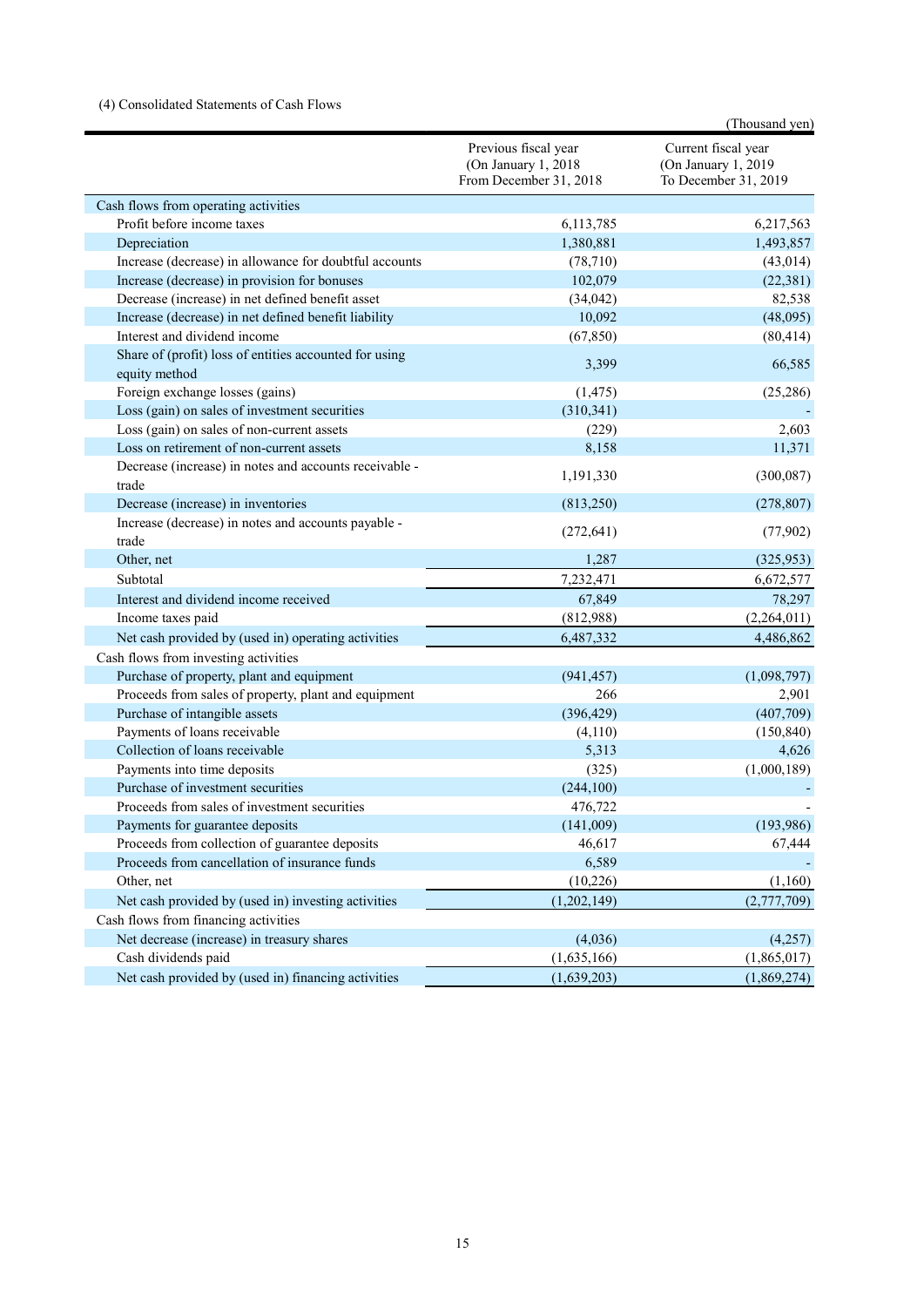|                                                                |                                                                           | (Thousand yen)                                                      |
|----------------------------------------------------------------|---------------------------------------------------------------------------|---------------------------------------------------------------------|
|                                                                | Previous fiscal year<br>(On January 1, $2018$ )<br>From December 31, 2018 | Current fiscal year<br>(On January 1, 2019)<br>To December 31, 2019 |
| Effect of exchange rate change on cash and cash<br>equivalents | (32,513)                                                                  | (5,062)                                                             |
| Net increase (decrease) in cash and cash equivalents           | 3,613,466                                                                 | (165, 183)                                                          |
| Cash and cash equivalents at beginning of period               | 5,928,017                                                                 | 9,541,483                                                           |
| Cash and cash equivalents at end of period                     | $\frac{1}{2}$ 9.541,483                                                   | $\div 9,376,300$                                                    |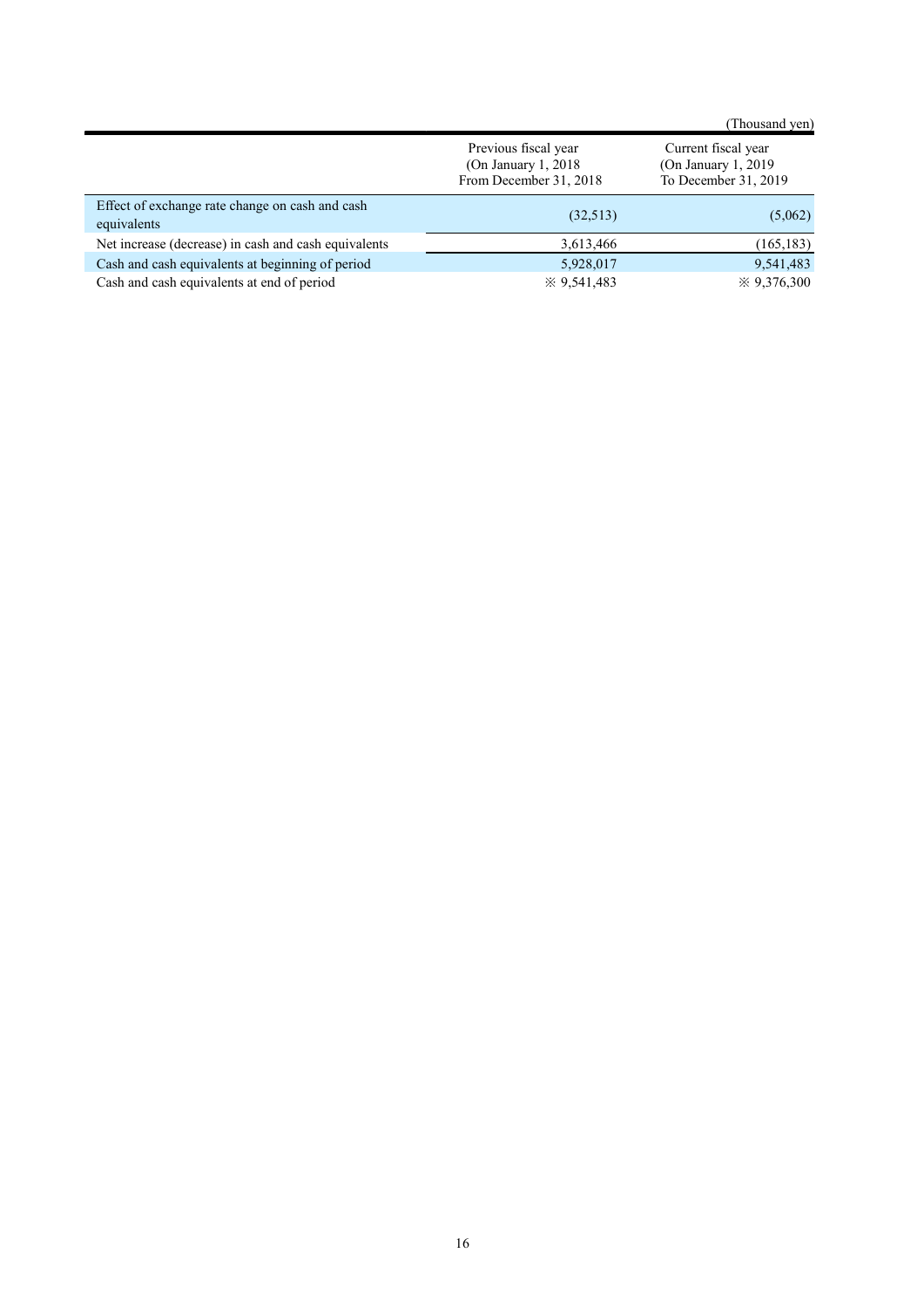(5) Notes regarding consolidated financial statements

(Notes regarding going concern assumption)

None

(Significant matters that serve as the basis for preparation of consolidated financial statements)

1 The scope of consolidation

Matters regarding Number of consolidated subsidiaries: 7

Names of consolidated subsidiaries MILBON USA,INC. Milbon Trading (Shanghai)Co.,Ltd. Milbon Korea Co.,Ltd. MILBON (THAILAND)CO., LTD. MILBON MALAYSIA SDN. BHD. MILBON VIETNAM CO., LTD. MILBON SINGAPORE PTE. LTD. Of the above, MILBON SINGAPORE PTE. LTD. is included in the scope of consolidation because it was newly established in the current consolidated fiscal year.

2 Matters regarding application of equity method

Number of equity-method affiliates: 1 Names of companies, etc.

KOSÉ Milbon Cosmetics Co., Ltd.

3 Matters regarding the fiscal year, etc. of consolidated subsidiaries

The account closing date of consolidated subsidiaries is the same as the consolidated account closing date.

# 4 Matters regarding accounting policies

(1) Valuation standards and methods for important assets

- ① Securities
	- 1) Held-to-maturity bonds

Stated using the amortized cost method

2) Available-for-sale securities

With market value

Stated at market value based on the market price, etc. of the account closing date (unrealized gains and losses are reported as a separate component of net assets, and cost of sales is calculated by the moving-average method) Market value not available

Stated at cost using the moving-average method

# ② Inventories

# Merchandise

Stated primarily at cost using the first-in first-out method (the balance sheet value is calculated using the inventory write- down method based on decreased profitability)

# Finished goods and work in process

Stated primarily at cost using the weighted average method (the balance sheet value is calculated using the inventory write-down method based on decreased profitability)

### Raw materials

Stated primarily at cost using the weighted average method (the balance sheet value is calculated using the inventory write-down method based on decreased profitability)

Supplies

Stated primarily at cost using the last-purchase-price method (the balance sheet value is calculated using the inventory write-down method based on decreased profitability)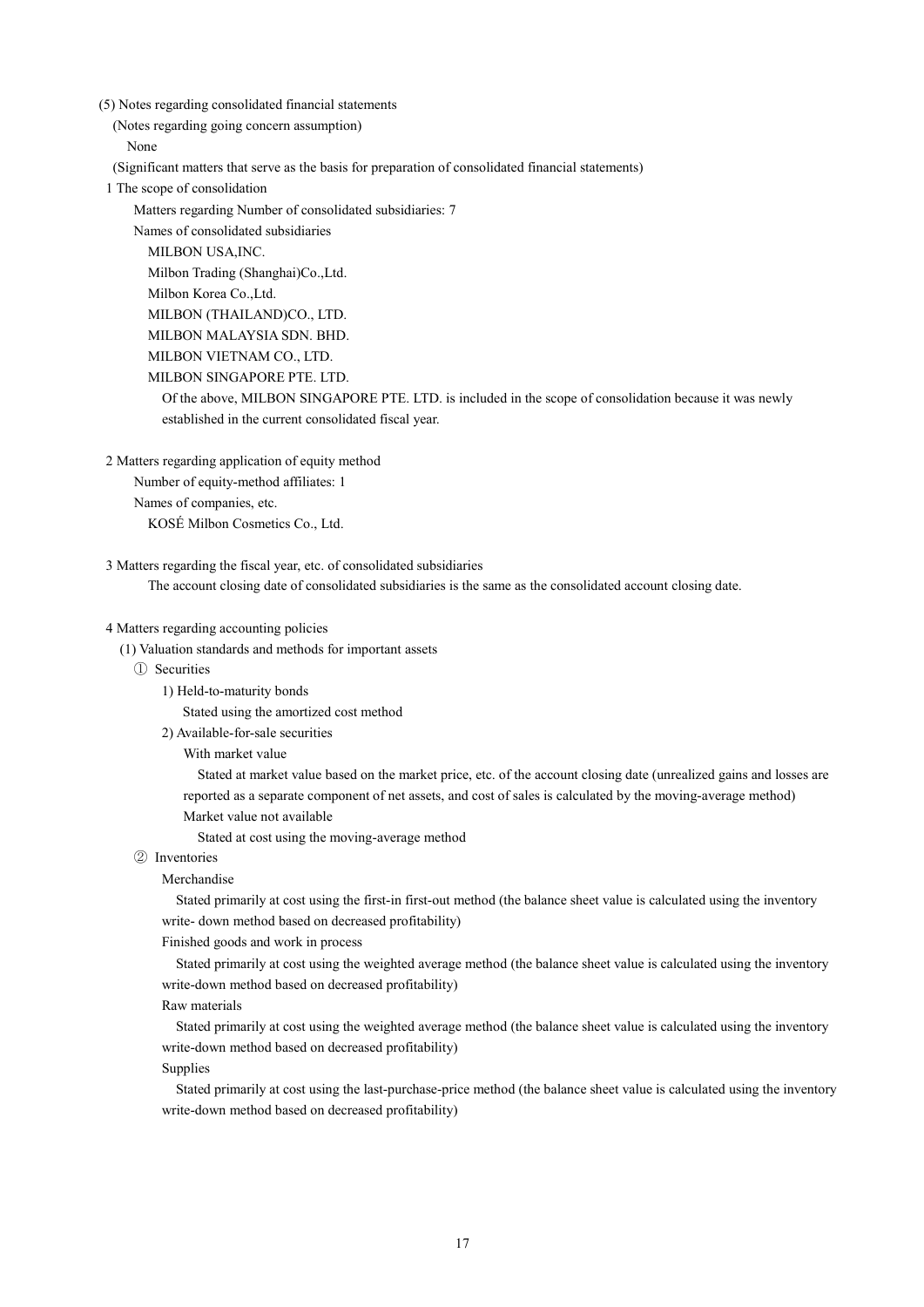### (2) Depreciation and amortization methods for important depreciable assets

① Property, plant and equipment

They are amortized using the straight-line method.

- Useful lives of principal assets are as follows.
	- Buildings and structures 31 to 50 years

Machinery, equipment and vehicles 6 to 8 years

② Intangible assets

They are amortized using the straight-line method.

Software for internal use is amortized using the straight-line method over the estimated period of internal use (3 to 5 years).

# (3) Accounting standards for major allowances

① Allowance for doubtful accounts

To provide for possible losses on doubtful receivables, the Company and its overseas consolidated subsidiaries provide an allowance for doubtful receivables based on the historical write-off ratio for general receivables and on an estimated uncollectible amount for specific receivables, such as doubtful receivables.

② Provision for bonuses

To provide for payment of bonuses to employees (including those for employees also serving as officers), the Company and its overseas consolidated subsidiaries record the estimated amount of payment of bonuses.

# (4) Accounting method for retirement benefits

① Periodic allocation of projected retirement benefits

In calculating retirement benefit obligations, the benefit formula basis is applied for allocation of projected retirement benefits to the periods up to the end of the fiscal year under review.

② Method of amortizing actuarial differences and past service costs

Actuarial differences are amortized using the straight-line method over a certain number of years (5 years) within the average remaining period of service of the corresponding employees at the time of the occurrence, starting from the fiscal year following the occurrence.

Past service costs are amortized using the straight-line method over a certain number of years (5 years) within the average remaining period of service of the corresponding employees at the time of the occurrence.

③ Adoption of simplified method in small companies

Some of the overseas consolidated subsidiaries adopt a simplified method for calculating net defined benefit liability and retirement benefit expenses, in which the amount of retirement benefit payable at fiscal year-end due to voluntary termination is recognized as retirement benefit obligations.

(5) The standards for recognition of significant revenues and expenses

We apply the Accounting Standard for Recognition of Revenue (Corporate Accounting Standard No. 29 March 30, 2018) and the Guidelines for Applying the Accounting Standard for Recognition of Revenue (Corporate Accounting Standard No. 30, March 30, 2018) and recognize revenue as being in the amount that is expected to be received in exchange for such goods or services when the promised product or service control transfers to the customer.

(6) Standard for translation of significant foreign currency dominated assets and liabilities into yen

Foreign currency denominated monetary claims and liabilities are translated into yen at the spot exchange rate on the consolidated account closing date, and translation differences are accounted for as profit or loss. The assets and liabilities of overseas consolidated subsidiaries are translated into yen at the spot exchange rate on the local account closing dates of overseas consolidated subsidiaries, while revenue and expenses are translated into yen at the average exchange rate for the period, and translation differences are recorded in foreign currency translation adjustment under net assets.

(7) Scope of funds in the consolidated statements of cash flows

Funds (cash and cash equivalents) in the consolidated statements of cash flows comprise cash on hand, deposits available for withdrawal as needed and short-term investments due for redemption within three months from the date of acquisition, which are easily cashable and are subject to minimal risk of fluctuation in value.